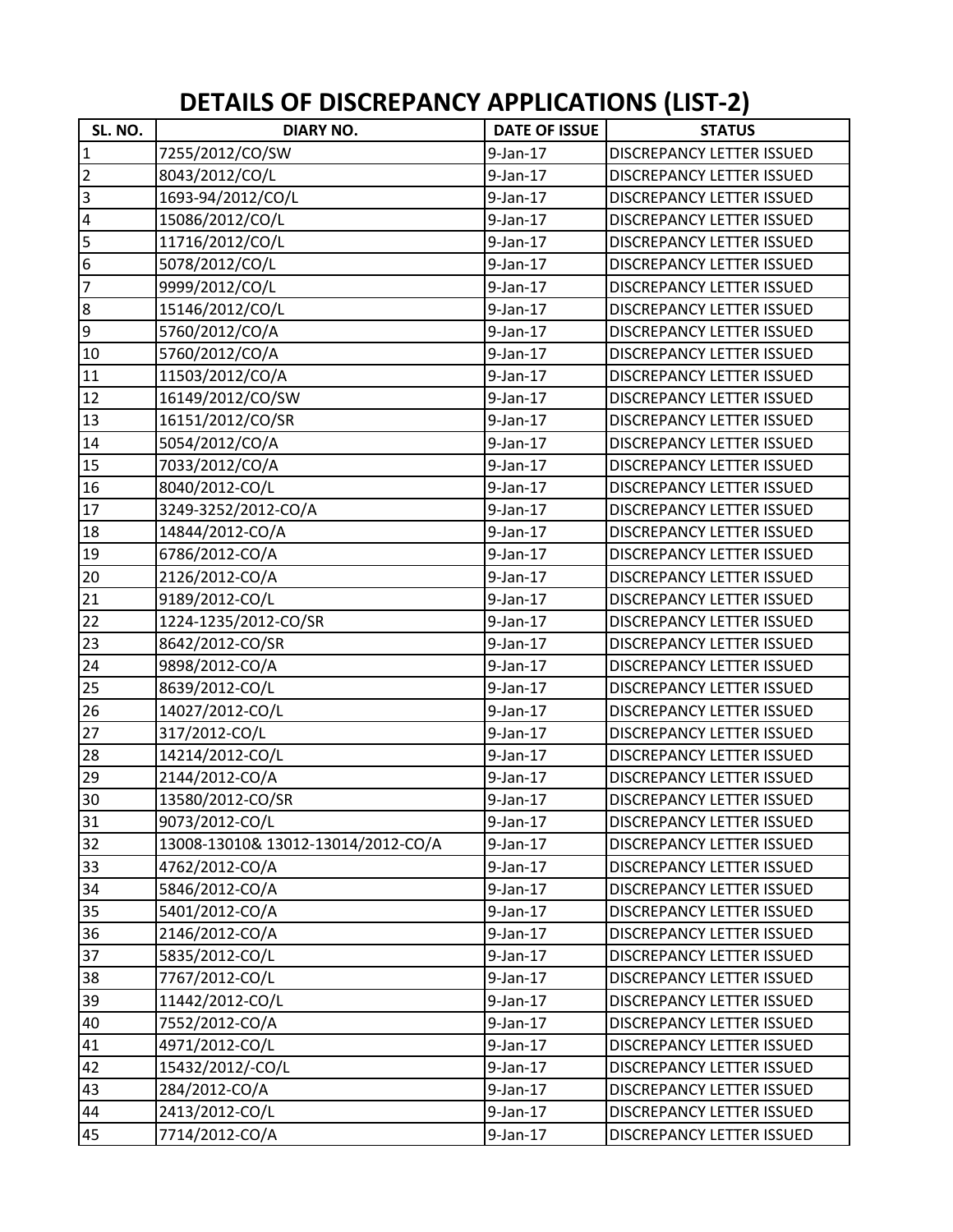| 46 | 10885-10891/2011-CO/L           | $9$ -Jan-17 | <b>DISCREPANCY LETTER ISSUED</b> |
|----|---------------------------------|-------------|----------------------------------|
| 47 | 8317/2012/CO/L                  | $9$ -Jan-17 | DISCREPANCY LETTER ISSUED        |
| 48 | 7726/2012/CO/A                  | $9$ -Jan-17 | DISCREPANCY LETTER ISSUED        |
| 49 | 1643,1644,1646/2012/CO/A        | $9$ -Jan-17 | DISCREPANCY LETTER ISSUED        |
| 50 | 884/2012/CO/A                   | $9$ -Jan-17 | <b>DISCREPANCY LETTER ISSUED</b> |
| 51 | 7672/2012/CO/A                  | $9$ -Jan-17 | DISCREPANCY LETTER ISSUED        |
| 52 | 8049-8050/2012/CO/A             | $9$ -Jan-17 | DISCREPANCY LETTER ISSUED        |
| 53 | 7034/2012/CO/A                  | $9$ -Jan-17 | DISCREPANCY LETTER ISSUED        |
| 54 | 3399-34017& 34403/2012/CO/L     | $9$ -Jan-17 | DISCREPANCY LETTER ISSUED        |
| 55 | 7548/2012/CO/A                  | $9$ -Jan-17 | DISCREPANCY LETTER ISSUED        |
| 56 | 10172/2012/CO/A                 | $9$ -Jan-17 | DISCREPANCY LETTER ISSUED        |
| 57 | 10588/2012/CO/L                 | $9$ -Jan-17 | DISCREPANCY LETTER ISSUED        |
| 58 | 2138/2012/CO/A                  | $9$ -Jan-17 | DISCREPANCY LETTER ISSUED        |
| 59 | 8129-8134/2012/CO/CF            | $9$ -Jan-17 | <b>DISCREPANCY LETTER ISSUED</b> |
| 60 | 14242/2012/CO/L                 | $9$ -Jan-17 | DISCREPANCY LETTER ISSUED        |
| 61 | 2342/2010-CO/A                  | $9$ -Jan-17 | DISCREPANCY LETTER ISSUED        |
| 62 | 9862/2012/CO/A                  | $9$ -Jan-17 | DISCREPANCY LETTER ISSUED        |
| 63 | 13017/2012/CO/L                 | $9$ -Jan-17 | DISCREPANCY LETTER ISSUED        |
| 64 | 11057/2010-CO/A                 | $9$ -Jan-17 | DISCREPANCY LETTER ISSUED        |
| 65 | 7664/2010-CO/L                  | $9$ -Jan-17 | <b>DISCREPANCY LETTER ISSUED</b> |
| 66 | 6051/10-CO/A                    | $9$ -Jan-17 | DISCREPANCY LETTER ISSUED        |
| 67 | 996/2010-CO/L                   | $9$ -Jan-17 | DISCREPANCY LETTER ISSUED        |
| 68 | 4912-4913/2012-CO/SR            | 9-Jan-17    | DISCREPANCY LETTER ISSUED        |
| 69 | 11942/2012-CO/A                 | $9$ -Jan-17 | DISCREPANCY LETTER ISSUED        |
| 70 | 14964/2012-CO/L                 | $9$ -Jan-17 | DISCREPANCY LETTER ISSUED        |
| 71 | 2501/2012/CO/L                  | $9$ -Jan-17 | DISCREPANCY LETTER ISSUED        |
| 72 | 10003/2011/CO/L                 | $9$ -Jan-17 | DISCREPANCY LETTER ISSUED        |
| 73 | 6936-6943/2012-CO/L             | $9$ -Jan-17 | DISCREPANCY LETTER ISSUED        |
| 74 | 5277/2011-CO/A                  | $9$ -Jan-17 | DISCREPANCY LETTER ISSUED        |
| 75 | 6414/2011-CO/M                  | $9$ -Jan-17 | <b>DISCREPANCY LETTER ISSUED</b> |
| 76 | 13607/2011-CO/L                 | $9$ -Jan-17 | DISCREPANCY LETTER ISSUED        |
| 77 | 2574/2011-CO/SR                 | 9-Jan-17    | DISCREPANCY LETTER ISSUED        |
| 78 | 9188-9197, 9324-9333/2011/CO/CF | $9$ -Jan-17 | <b>DISCREPANCY LETTER ISSUED</b> |
| 79 | 10249/2010/CO/L                 | $9$ -Jan-17 | DISCREPANCY LETTER ISSUED        |
| 80 | 13794/2010-CO/L                 | $9$ -Jan-17 | DISCREPANCY LETTER ISSUED        |
| 81 | 11932/33/2010-CO/A              | 9-Jan-17    | DISCREPANCY LETTER ISSUED        |
| 82 | 7338/2010-CO/A                  | $9$ -Jan-17 | DISCREPANCY LETTER ISSUED        |
| 83 | 8762/2010-CO/SW                 | $9$ -Jan-17 | DISCREPANCY LETTER ISSUED        |
| 84 | 11796/2010-CO/A                 | $9$ -Jan-17 | DISCREPANCY LETTER ISSUED        |
| 85 | 6207/2010-CO/L                  | $9$ -Jan-17 | DISCREPANCY LETTER ISSUED        |
| 86 | 6037/2010-CO/A                  | $9$ -Jan-17 | DISCREPANCY LETTER ISSUED        |
| 87 | 1447-1453/2010-CO/A             | $9$ -Jan-17 | DISCREPANCY LETTER ISSUED        |
| 88 | 13785/210-CO/A                  | $9$ -Jan-17 | <b>DISCREPANCY LETTER ISSUED</b> |
| 89 | 3635/2011/CO/L                  | $9$ -Jan-17 | DISCREPANCY LETTER ISSUED        |
| 90 | 7590/2011-CO/L                  | $9$ -Jan-17 | DISCREPANCY LETTER ISSUED        |
| 91 | 1420/2010-CO/A                  | $9$ -Jan-17 | DISCREPANCY LETTER ISSUED        |
| 92 | 9205/2010/CO/A                  | $9$ -Jan-17 | DISCREPANCY LETTER ISSUED        |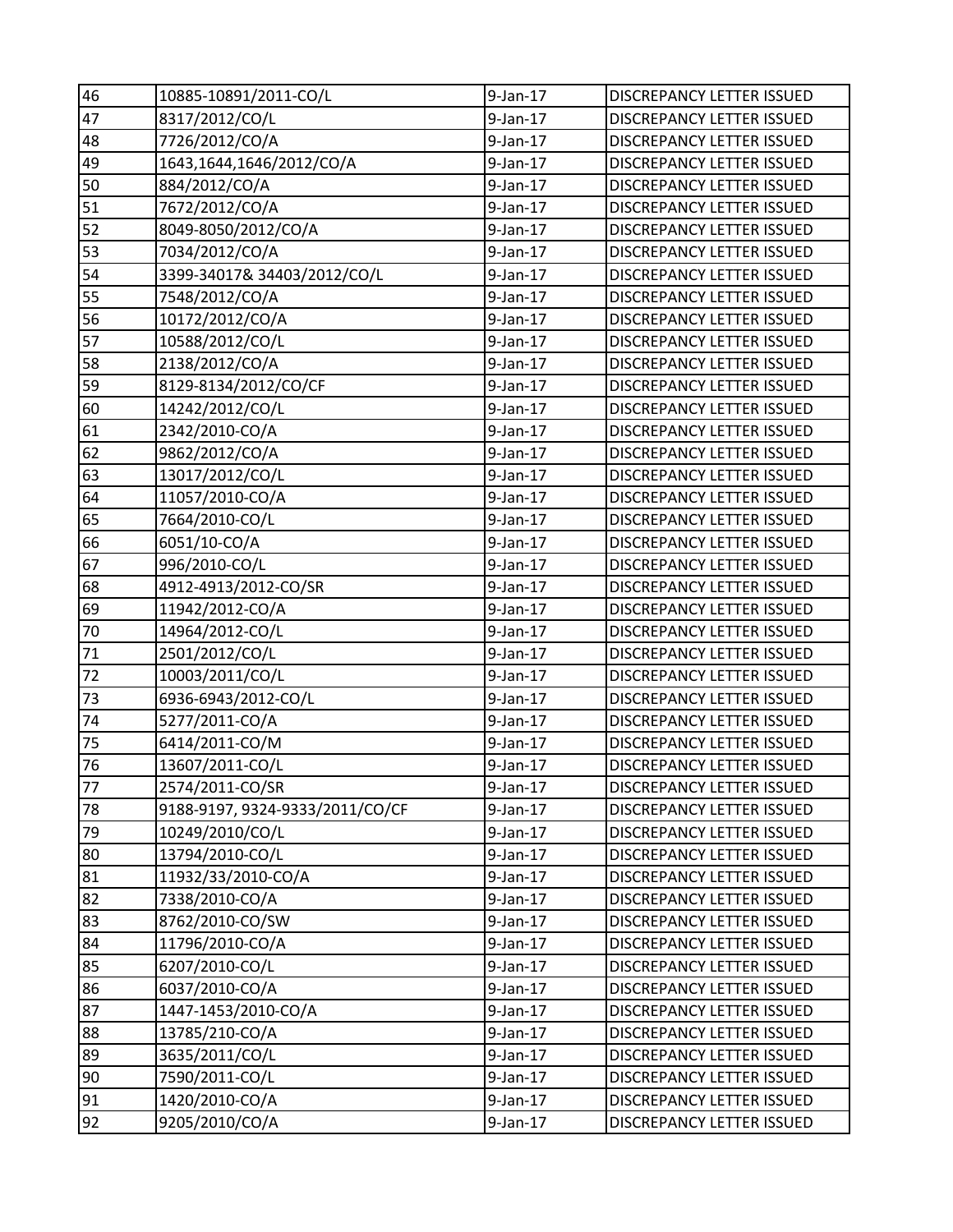| 93  | 2847/2011/CO/A        | $9$ -Jan-17 | <b>DISCREPANCY LETTER ISSUED</b> |
|-----|-----------------------|-------------|----------------------------------|
| 94  | 233/2010/CO/SW        | $9$ -Jan-17 | <b>DISCREPANCY LETTER ISSUED</b> |
| 95  | 10446/2011-CO/A       | $9$ -Jan-17 | <b>DISCREPANCY LETTER ISSUED</b> |
| 96  | 7558/2011-CO/L        | 9-Jan-17    | DISCREPANCY LETTER ISSUED        |
| 97  | 10291/2011-CO/L       | $9$ -Jan-17 | DISCREPANCY LETTER ISSUED        |
| 98  | 12004/2010-CO/A       | $9$ -Jan-17 | DISCREPANCY LETTER ISSUED        |
| 99  | 13485/2010-CO/L       | $9$ -Jan-17 | DISCREPANCY LETTER ISSUED        |
| 100 | 4856/2010/CO/L        | $9$ -Jan-17 | <b>DISCREPANCY LETTER ISSUED</b> |
| 101 | 12256-12258/2011/CO/L | $9$ -Jan-17 | DISCREPANCY LETTER ISSUED        |
| 102 | 11036/2010-CO/SR      | $9$ -Jan-17 | DISCREPANCY LETTER ISSUED        |
| 103 | 12480/2011-CO/L       | 9-Jan-17    | <b>DISCREPANCY LETTER ISSUED</b> |
| 104 | 8088-8089/2011-CO/SR  | 9-Jan-17    | DISCREPANCY LETTER ISSUED        |
| 105 | 3390-92/2011-CO/SR    | $9$ -Jan-17 | DISCREPANCY LETTER ISSUED        |
| 106 | 14099/2011-CO/L       | 9-Jan-17    | DISCREPANCY LETTER ISSUED        |
| 107 | 6367/2011-CO/A        | 9-Jan-17    | DISCREPANCY LETTER ISSUED        |
| 108 | 5919/2010/CO/L        | $9$ -Jan-17 | <b>DISCREPANCY LETTER ISSUED</b> |
| 109 | 6255/2011-CO/A        | 9-Jan-17    | <b>DISCREPANCY LETTER ISSUED</b> |
| 110 | 6368/2011-CO/A        | 9-Jan-17    | DISCREPANCY LETTER ISSUED        |
| 111 | 4717/2010-CO/L        | $9$ -Jan-17 | DISCREPANCY LETTER ISSUED        |
| 112 | 9687/2010-CO/A        | $9$ -Jan-17 | <b>DISCREPANCY LETTER ISSUED</b> |
| 113 | 43/2010-CO/A          | $9$ -Jan-17 | <b>DISCREPANCY LETTER ISSUED</b> |
| 114 | 12931/2011-CO/SW      | 9-Jan-17    | DISCREPANCY LETTER ISSUED        |
| 115 | 7191/2011-CO/A        | 9-Jan-17    | DISCREPANCY LETTER ISSUED        |
| 116 | 5770/2011-CO/L        | 9-Jan-17    | DISCREPANCY LETTER ISSUED        |
| 117 | 9728/2010-CO/L        | 9-Jan-17    | DISCREPANCY LETTER ISSUED        |
| 118 | 3639/2010-CO/L        | $9$ -Jan-17 | <b>DISCREPANCY LETTER ISSUED</b> |
| 119 | 7612/7613/2010-CO/L   | 9-Jan-17    | <b>DISCREPANCY LETTER ISSUED</b> |
| 120 | 13747-54/2010-CO/SR   | 9-Jan-17    | DISCREPANCY LETTER ISSUED        |
| 121 | 13594/2011-CO/L       | $9$ -Jan-17 | DISCREPANCY LETTER ISSUED        |
| 122 | 8844/2010-CO/L        | $9$ -Jan-17 | DISCREPANCY LETTER ISSUED        |
| 123 | 12354/2010-CO/L       | 9-Jan-17    | <b>DISCREPANCY LETTER ISSUED</b> |
| 124 | 9727A/2010-CO/L       | 9-Jan-17    | DISCREPANCY LETTER ISSUED        |
| 125 | 11651-11661/2010-CO/A | $9$ -Jan-17 | <b>DISCREPANCY LETTER ISSUED</b> |
| 126 | 6564/2010-CO/A        | $9$ -Jan-17 | DISCREPANCY LETTER ISSUED        |
| 127 | 14159/2010-CO/A       | 9-Jan-17    | DISCREPANCY LETTER ISSUED        |
| 128 | 7976/2010-CO/A        | 9-Jan-17    | DISCREPANCY LETTER ISSUED        |
| 129 | 7527/2010-CO/SW       | $9$ -Jan-17 | DISCREPANCY LETTER ISSUED        |
| 130 | 843/2010-CO/SW        | $9$ -Jan-17 | DISCREPANCY LETTER ISSUED        |
| 131 | 1454/2011-CO/A        | $9$ -Jan-17 | DISCREPANCY LETTER ISSUED        |
| 132 | 11197/2011-CO/A       | 9-Jan-17    | DISCREPANCY LETTER ISSUED        |
| 133 | 11939/2011-CO/A       | 9-Jan-17    | DISCREPANCY LETTER ISSUED        |
| 134 | 7372/2011-CO/A        | $9$ -Jan-17 | DISCREPANCY LETTER ISSUED        |
| 135 | 1781/2011-CO/L        | $9$ -Jan-17 | <b>DISCREPANCY LETTER ISSUED</b> |
| 136 | 698/2011-CO/L         | $9$ -Jan-17 | <b>DISCREPANCY LETTER ISSUED</b> |
| 137 | 5340/2011-CO/L        | 9-Jan-17    | DISCREPANCY LETTER ISSUED        |
| 138 | 1532/2011-CO/SR       | 9-Jan-17    | DISCREPANCY LETTER ISSUED        |
| 139 | 14373/2012-CO/L       | $9$ -Jan-17 | DISCREPANCY LETTER ISSUED        |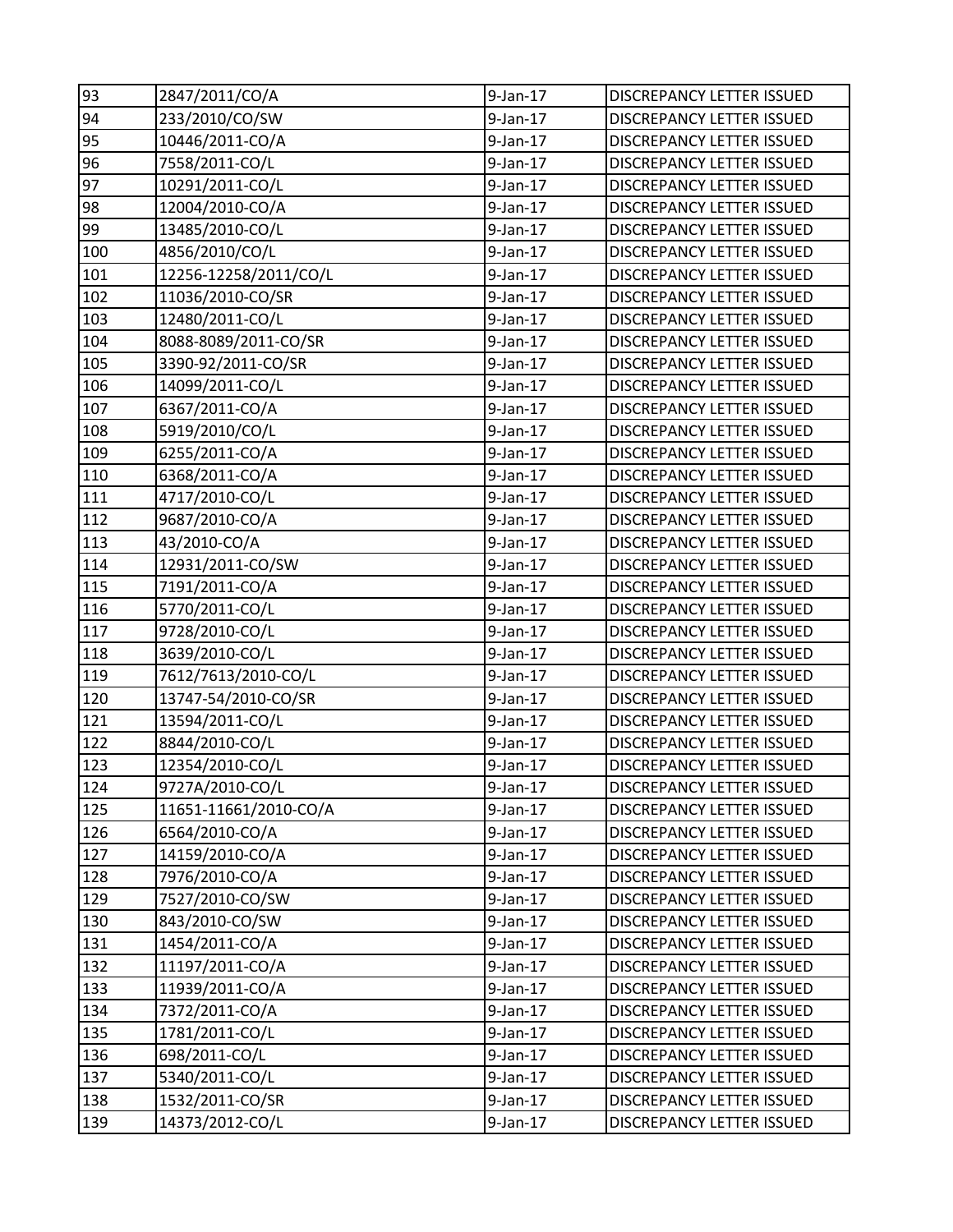| 140 | 3655/2010-CO/SW             | $9$ -Jan-17     | DISCREPANCY LETTER ISSUED        |
|-----|-----------------------------|-----------------|----------------------------------|
| 141 | 7311/2011-CO/A              | $9$ -Jan-17     | <b>DISCREPANCY LETTER ISSUED</b> |
| 142 | 12026/2010-CO/L             | $9$ -Jan-17     | <b>DISCREPANCY LETTER ISSUED</b> |
| 143 | 690/2011-CO/SW              | 9-Jan-17        | DISCREPANCY LETTER ISSUED        |
| 144 | 4103/2010-CO/L              | $9$ -Jan-17     | DISCREPANCY LETTER ISSUED        |
| 145 | 2057, 2058/2010-CO/L        | $9$ -Jan-17     | DISCREPANCY LETTER ISSUED        |
| 146 | 10542, 10543/2010-CO/A      | 9-Jan-17        | DISCREPANCY LETTER ISSUED        |
| 147 | 3745/2010-CO/L              | $9$ -Jan-17     | DISCREPANCY LETTER ISSUED        |
| 148 | 13650/2010-CO/L             | $9$ -Jan-17     | DISCREPANCY LETTER ISSUED        |
| 149 | 312/2011-CO/L               | $9$ -Jan-17     | DISCREPANCY LETTER ISSUED        |
| 150 | 5796/2012-CO/SR             | 9-Jan-17        | DISCREPANCY LETTER ISSUED        |
| 151 | 3211/2012-CO/CF             | 9-Jan-17        | DISCREPANCY LETTER ISSUED        |
| 152 | 7384/2011-CO/A              | $9$ -Jan-17     | DISCREPANCY LETTER ISSUED        |
| 153 | 4624/2010-CO/L              | 9-Jan-17        | <b>DISCREPANCY LETTER ISSUED</b> |
| 154 | 14136/2010-CO/A             | 9-Jan-17        | DISCREPANCY LETTER ISSUED        |
| 155 | 58/2010-CO/L                | $9$ -Jan-17     | DISCREPANCY LETTER ISSUED        |
| 156 | 5192/2010-CO/L              | 9-Jan-17        | DISCREPANCY LETTER ISSUED        |
| 157 | 8670/2012-CO/A              | 9-Jan-17        | DISCREPANCY LETTER ISSUED        |
| 158 | 1772/2010-CO/A              | 9-Jan-17        | DISCREPANCY LETTER ISSUED        |
| 159 | 7639/2010-CO/L              | $9$ -Jan-17     | DISCREPANCY LETTER ISSUED        |
| 160 | 1397/2010-CO/L              | $9$ -Jan-17     | DISCREPANCY LETTER ISSUED        |
| 161 | 6041/2011-CO/L              | 9-Jan-17        | DISCREPANCY LETTER ISSUED        |
| 162 | 9799/2012-CO/L              | $9$ -Jan-17     | DISCREPANCY LETTER ISSUED        |
| 163 | 4159/2012-CO/A              | $9$ -Jan-17     | DISCREPANCY LETTER ISSUED        |
| 164 | 1842/2010-CO/A              | 9-Jan-17        | DISCREPANCY LETTER ISSUED        |
| 165 | 7822-7845/2011-CO/A         | $9$ -Jan-17     | <b>DISCREPANCY LETTER ISSUED</b> |
| 166 | 8743-8745/2010-CO/L         | 9-Jan-17        | DISCREPANCY LETTER ISSUED        |
| 167 | 6071/2012-CO/L              | $9$ -Jan-17     | DISCREPANCY LETTER ISSUED        |
| 168 | 14184/2012-CO/L             | $9$ -Jan-17     | DISCREPANCY LETTER ISSUED        |
| 169 | 102-103/2012-CO/L           | $9$ -Jan-17     | DISCREPANCY LETTER ISSUED        |
| 170 | 8629, 8630, 8631/2012-CO/SR | $9$ -Jan-17     | <b>DISCREPANCY LETTER ISSUED</b> |
| 171 | 10894/2012-CO/SR            | 9-Jan-17        | DISCREPANCY LETTER ISSUED        |
| 172 | 9848/2012-CO/A              | $9$ -Jan-17     | DISCREPANCY LETTER ISSUED        |
| 173 | 13851/2012-CO/SW            | $9$ -Jan-17     | DISCREPANCY LETTER ISSUED        |
| 174 | 13217-13222/2012-CO/SR      | 9-Jan-17        | DISCREPANCY LETTER ISSUED        |
| 175 | 15422-15427/2012-CO/L       | $9$ -Jan-17     | DISCREPANCY LETTER ISSUED        |
| 176 | 7398/2012-CO/A              | 9-Jan-17        | DISCREPANCY LETTER ISSUED        |
| 177 | 4128/2010-CO/CF             | 10-Jan-17       | <b>DISCREPANCY LETTER ISSUED</b> |
| 178 | 587/2010-CO/SW              | 10-Jan-17       | <b>DISCREPANCY LETTER ISSUED</b> |
| 179 | 595/2010/CO/SW              | 10-Jan-17       | DISCREPANCY LETTER ISSUED        |
| 180 | 2556/2010-CO/SR             | $10$ -Jan- $17$ | DISCREPANCY LETTER ISSUED        |
| 181 | 5194/2010-CO/L              | 10-Jan-17       | DISCREPANCY LETTER ISSUED        |
| 182 | 11941/2011-CO/A             | 10-Jan-17       | DISCREPANCY LETTER ISSUED        |
| 183 | 11410/2010-CO/L             | 10-Jan-17       | <b>DISCREPANCY LETTER ISSUED</b> |
| 184 | 14690/2012-CO/L             | 10-Jan-17       | DISCREPANCY LETTER ISSUED        |
| 185 | 7403/2012-CO/A              | 10-Jan-17       | DISCREPANCY LETTER ISSUED        |
| 186 | 8633-34/2012-CO/L           | 10-Jan-17       | DISCREPANCY LETTER ISSUED        |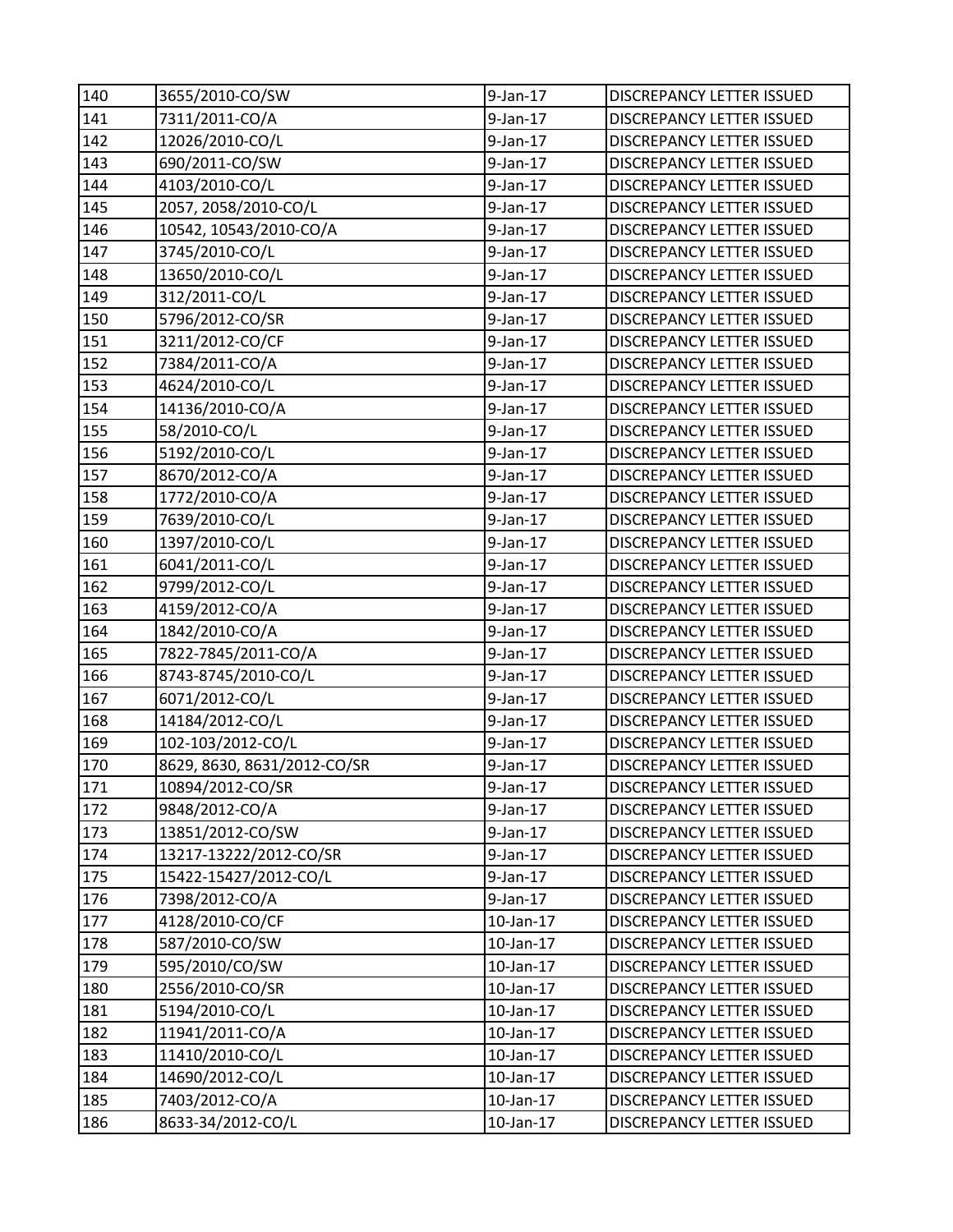| 187 | 5386/2012-CO/A        | 10-Jan-17       | DISCREPANCY LETTER ISSUED        |
|-----|-----------------------|-----------------|----------------------------------|
| 188 | 7569/2012-CO/L        | $10$ -Jan- $17$ | <b>DISCREPANCY LETTER ISSUED</b> |
| 189 | 5483/2012-CO/L        | 10-Jan-17       | <b>DISCREPANCY LETTER ISSUED</b> |
| 190 | 2680/2012-CO/A        | 10-Jan-17       | DISCREPANCY LETTER ISSUED        |
| 191 | 9668/2012-CO/A        | 10-Jan-17       | <b>DISCREPANCY LETTER ISSUED</b> |
| 192 | 8036/2012-CO/L        | 10-Jan-17       | DISCREPANCY LETTER ISSUED        |
| 193 | 9338/2012-CO/SW       | 10-Jan-17       | DISCREPANCY LETTER ISSUED        |
| 194 | 16486/2012-CO/L       | $10$ -Jan- $17$ | DISCREPANCY LETTER ISSUED        |
| 195 | 4945/2012-CO/L        | 10-Jan-17       | DISCREPANCY LETTER ISSUED        |
| 196 | 3882-3905/2012-CO/SR  | $10$ -Jan- $17$ | DISCREPANCY LETTER ISSUED        |
| 197 | 5424/2012-CO/A        | 10-Jan-17       | DISCREPANCY LETTER ISSUED        |
| 198 | 4336/2010-CO/A        | 10-Jan-17       | DISCREPANCY LETTER ISSUED        |
| 199 | 1846/2010-CO/L        | $10$ -Jan- $17$ | DISCREPANCY LETTER ISSUED        |
| 200 | 5905/2010-CO/L        | 10-Jan-17       | DISCREPANCY LETTER ISSUED        |
| 201 | 4813/2012-CO/A        | 10-Jan-17       | DISCREPANCY LETTER ISSUED        |
| 202 | 11830/2012-CO/A       | 10-Jan-17       | <b>DISCREPANCY LETTER ISSUED</b> |
| 203 | 14221/2012-CO/L       | 10-Jan-17       | DISCREPANCY LETTER ISSUED        |
| 204 | 14013/2012-CO/L       | $10$ -Jan- $17$ | DISCREPANCY LETTER ISSUED        |
| 205 | 10570/2012-CO/A       | $10$ -Jan- $17$ | DISCREPANCY LETTER ISSUED        |
| 206 | 8042/2012/CO/L        | 10-Jan-17       | DISCREPANCY LETTER ISSUED        |
| 207 | 944/2012-CO/A         | 10-Jan-17       | DISCREPANCY LETTER ISSUED        |
| 208 | 879/2010-CO/CF        | 10-Jan-17       | DISCREPANCY LETTER ISSUED        |
| 209 | 10868/2010-CO/A       | $10$ -Jan- $17$ | DISCREPANCY LETTER ISSUED        |
| 210 | 1919/2010-CO/CF       | 10-Jan-17       | DISCREPANCY LETTER ISSUED        |
| 211 | 14341/2012-CO/A       | 10-Jan-17       | DISCREPANCY LETTER ISSUED        |
| 212 | 10465/2012-CO/L       | 10-Jan-17       | <b>DISCREPANCY LETTER ISSUED</b> |
| 213 | 11106/2012-CO/A       | 10-Jan-17       | <b>DISCREPANCY LETTER ISSUED</b> |
| 214 | 15145/2012-CO/A       | $10$ -Jan- $17$ | DISCREPANCY LETTER ISSUED        |
| 215 | 15142/15143/2012/CO/A | 10-Jan-17       | DISCREPANCY LETTER ISSUED        |
| 216 | 11363/2012-CO/L       | 10-Jan-17       | <b>DISCREPANCY LETTER ISSUED</b> |
| 217 | 14620/2012-CO/L       | 10-Jan-17       | <b>DISCREPANCY LETTER ISSUED</b> |
| 218 | 16610-16611/2012-CO/A | 10-Jan-17       | DISCREPANCY LETTER ISSUED        |
| 219 | 14650/2012-CO/SW      | 10-Jan-17       | <b>DISCREPANCY LETTER ISSUED</b> |
| 220 | 52253/2012-CO/L       | 10-Jan-17       | DISCREPANCY LETTER ISSUED        |
| 221 | 11348/2012-CO/L       | 10-Jan-17       | DISCREPANCY LETTER ISSUED        |
| 222 | 8824/2010-CO/A        | $10$ -Jan- $17$ | DISCREPANCY LETTER ISSUED        |
| 223 | 2389/2010-CO/SW       | 10-Jan-17       | DISCREPANCY LETTER ISSUED        |
| 224 | 9238/2010-CO/L        | 10-Jan-17       | <b>DISCREPANCY LETTER ISSUED</b> |
| 225 | 9177,9179/2012-CO/L   | 10-Jan-17       | <b>DISCREPANCY LETTER ISSUED</b> |
| 226 | 16006/2012-CO/L       | 10-Jan-17       | DISCREPANCY LETTER ISSUED        |
| 227 | 7253/2012-CO/L        | $10$ -Jan- $17$ | DISCREPANCY LETTER ISSUED        |
| 228 | 5613/2012-CO/A        | 10-Jan-17       | DISCREPANCY LETTER ISSUED        |
| 229 | 7442/2012-CO/CF       | 10-Jan-17       | DISCREPANCY LETTER ISSUED        |
| 230 | 11182/2012-CO/SR      | 10-Jan-17       | <b>DISCREPANCY LETTER ISSUED</b> |
| 231 | 14593/2011-CO/M       | 10-Jan-17       | DISCREPANCY LETTER ISSUED        |
| 232 | 10341,10342/2011-CO/L | $10$ -Jan- $17$ | DISCREPANCY LETTER ISSUED        |
| 233 | 10679/2011-CO/L       | 10-Jan-17       | DISCREPANCY LETTER ISSUED        |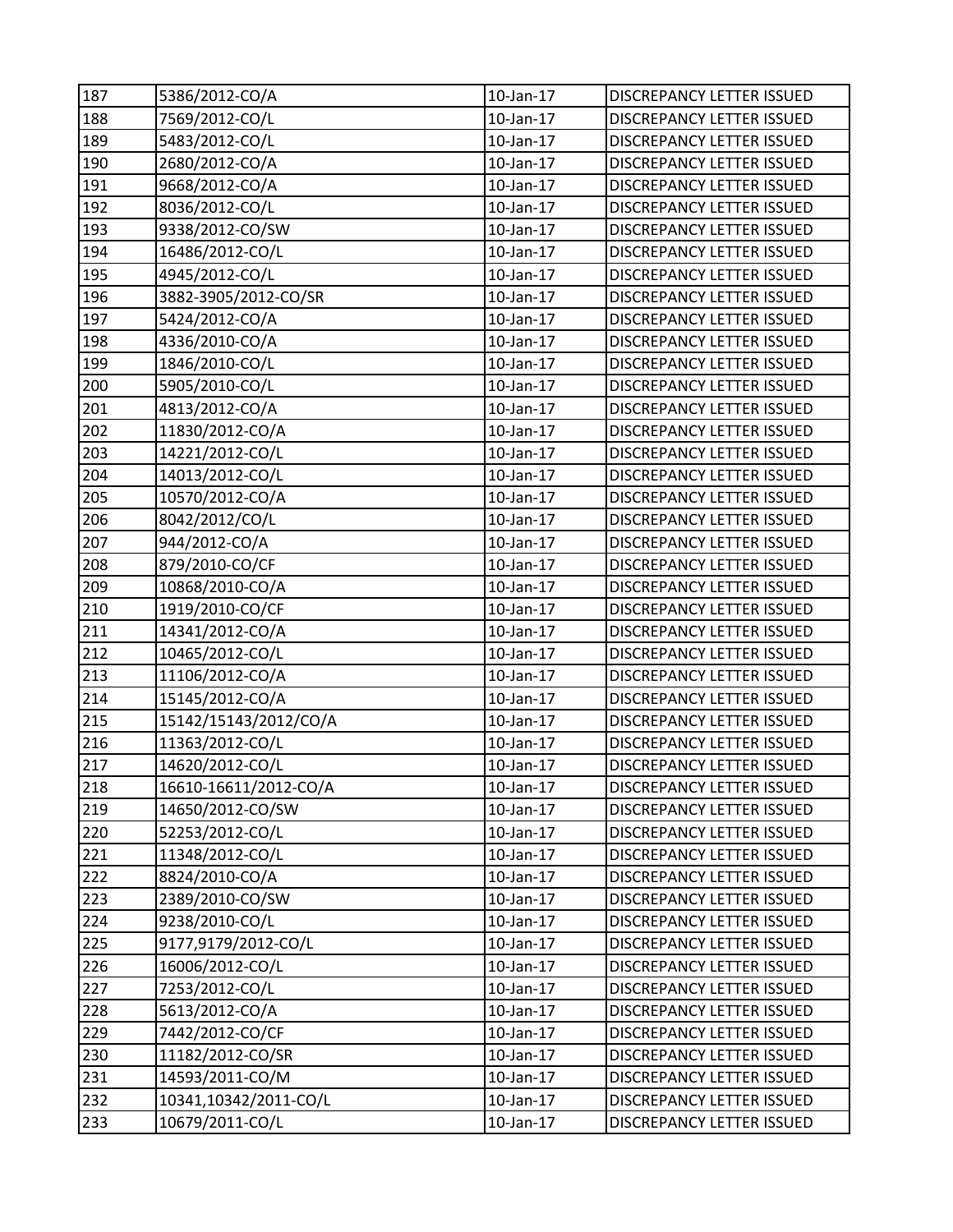| 234 | 3928/2011-CO/CF                                    | 10-Jan-17       | <b>DISCREPANCY LETTER ISSUED</b> |
|-----|----------------------------------------------------|-----------------|----------------------------------|
| 235 | 7318/2010-CO/L                                     | 10-Jan-17       | <b>DISCREPANCY LETTER ISSUED</b> |
| 236 | 6598/2011-CO/SR                                    | 10-Jan-17       | <b>DISCREPANCY LETTER ISSUED</b> |
| 237 | 9355-56/2012-CO/A                                  | 10-Jan-17       | DISCREPANCY LETTER ISSUED        |
| 238 | 2679-85/2011-CO/SR                                 | $10$ -Jan- $17$ | <b>DISCREPANCY LETTER ISSUED</b> |
| 239 | 12524/2011-CO/L                                    | 10-Jan-17       | <b>DISCREPANCY LETTER ISSUED</b> |
| 240 | 14125/2012-CO/A                                    | 10-Jan-17       | <b>DISCREPANCY LETTER ISSUED</b> |
| 241 | 11639-11640/2012-CO/SW                             | $10$ -Jan- $17$ | DISCREPANCY LETTER ISSUED        |
| 242 | 5274,5238,5303,5302,5299,5294,5297,5296/           | 10-Jan-17       | <b>DISCREPANCY LETTER ISSUED</b> |
|     | 2012-CO/M                                          |                 |                                  |
| 243 | 5055/2011-CO/A                                     | 10-Jan-17       | DISCREPANCY LETTER ISSUED        |
| 244 | 15074,15083,15087,15097,15100,15103,1510 10-Jan-17 |                 | DISCREPANCY LETTER ISSUED        |
|     | 6/2011-CO/L                                        |                 |                                  |
| 245 | 10822/2012-CO/A                                    | 10-Jan-17       | DISCREPANCY LETTER ISSUED        |
| 246 | 3476/2011-CO/A                                     | $10$ -Jan- $17$ | DISCREPANCY LETTER ISSUED        |
| 247 | 6376/2011-CO/L                                     | 10-Jan-17       | <b>DISCREPANCY LETTER ISSUED</b> |
| 248 | 13906-08/2012-CO/L                                 | 10-Jan-17       | DISCREPANCY LETTER ISSUED        |
| 249 | 9666/2012-CO/A                                     | 10-Jan-17       | DISCREPANCY LETTER ISSUED        |
| 250 | 6068/2012-CO/A                                     | 10-Jan-17       | <b>DISCREPANCY LETTER ISSUED</b> |
| 251 | 3209/2012-CO/L                                     | 10-Jan-17       | <b>DISCREPANCY LETTER ISSUED</b> |
| 252 | 11066,11068,11074/2011-CO/A                        | 10-Jan-17       | DISCREPANCY LETTER ISSUED        |
| 253 | 11687-68/2011-CO/L                                 | 10-Jan-17       | DISCREPANCY LETTER ISSUED        |
| 254 | 9070/2012-CO/L                                     | $10$ -Jan- $17$ | <b>DISCREPANCY LETTER ISSUED</b> |
| 255 | 12722-12731/2011-CO/L                              | 10-Jan-17       | DISCREPANCY LETTER ISSUED        |
| 256 | 9647/2012-CO/A                                     | $11$ -Jan- $17$ | DISCREPANCY LETTER ISSUED        |
| 257 | 15301/2012-CO/L                                    | $11$ -Jan- $17$ | <b>DISCREPANCY LETTER ISSUED</b> |
| 258 | 8839/2012-CO/L                                     | $11$ -Jan- $17$ | DISCREPANCY LETTER ISSUED        |
| 259 | 13098/2012-CO/L                                    | $11$ -Jan- $17$ | DISCREPANCY LETTER ISSUED        |
| 260 | 16459/2012-CO/L                                    | $11$ -Jan- $17$ | DISCREPANCY LETTER ISSUED        |
| 261 | 24068/2012-CO/A                                    | $11$ -Jan- $17$ | <b>DISCREPANCY LETTER ISSUED</b> |
| 262 | 7578-7581/2012-CO/SW                               | $11$ -Jan- $17$ | <b>DISCREPANCY LETTER ISSUED</b> |
| 263 | 8057/2012-CO/A                                     | 11-Jan-17       | DISCREPANCY LETTER ISSUED        |
| 264 | 10921/2010-CO/A                                    | 11-Jan-17       | <b>DISCREPANCY LETTER ISSUED</b> |
| 265 | 4049/2012-CO/A                                     | $11$ -Jan- $17$ | DISCREPANCY LETTER ISSUED        |
| 266 | 3871/2012-CO/L                                     | $11$ -Jan- $17$ | DISCREPANCY LETTER ISSUED        |
| 267 | 16188/2012-CO/A                                    | 11-Jan-17       | DISCREPANCY LETTER ISSUED        |
| 268 | 16338, 16339, 16340/2012-CO/L                      | $11$ -Jan- $17$ | DISCREPANCY LETTER ISSUED        |
| 269 | 14715/2012-CO/L                                    | 11-Jan-17       | <b>DISCREPANCY LETTER ISSUED</b> |
| 270 | 16193/2012-CO/A                                    | 11-Jan-17       | DISCREPANCY LETTER ISSUED        |
| 271 | 5450/2012-CO/L                                     | 11-Jan-17       | DISCREPANCY LETTER ISSUED        |
| 272 | 14727/2012-CO/L                                    | $11$ -Jan- $17$ | DISCREPANCY LETTER ISSUED        |
| 273 | 4766/2012-CO/L                                     | 11-Jan-17       | DISCREPANCY LETTER ISSUED        |
| 274 | 9777/2012-CO/A                                     | $11$ -Jan- $17$ | DISCREPANCY LETTER ISSUED        |
| 275 | 5861/2012-CO/SW                                    | $11$ -Jan- $17$ | DISCREPANCY LETTER ISSUED        |
| 276 | 4773, 4674, 4676, 4677, 4678, 5177/2012-<br>CO/A   | 11-Jan-17       | DISCREPANCY LETTER ISSUED        |
| 277 | 5851/2012-CO/L                                     | 11-Jan-17       | DISCREPANCY LETTER ISSUED        |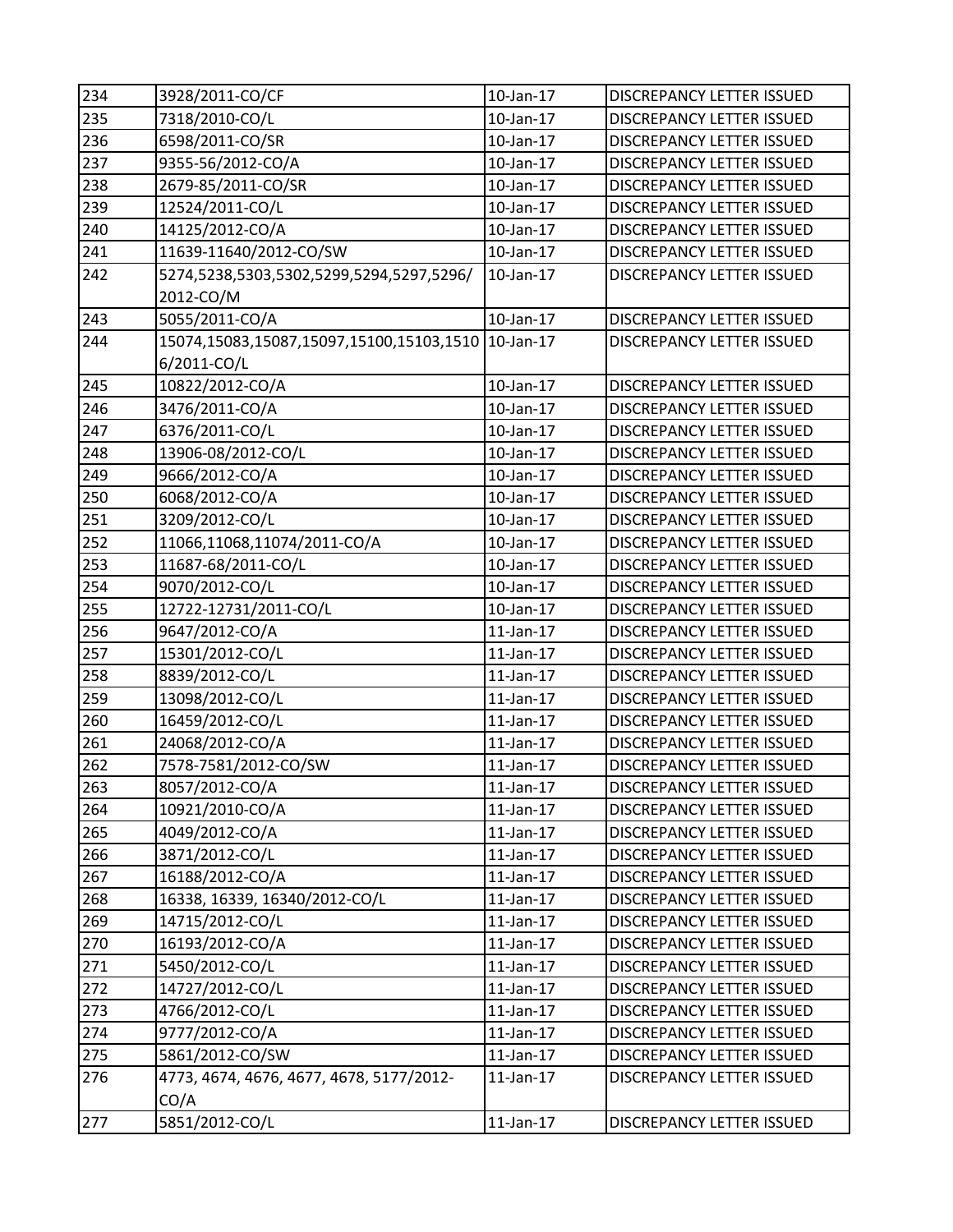| 278 | 7477-7478/2012-CO/A      | $11$ -Jan- $17$ | DISCREPANCY LETTER ISSUED        |
|-----|--------------------------|-----------------|----------------------------------|
| 279 | 14628/2012-CO/A          | 11-Jan-17       | <b>DISCREPANCY LETTER ISSUED</b> |
| 280 | 5327/2012-CO/A           | 11-Jan-17       | DISCREPANCY LETTER ISSUED        |
| 281 | 12557/2010-CO/L          | $11$ -Jan- $17$ | DISCREPANCY LETTER ISSUED        |
| 282 | 8653/2010-CO/L           | $11$ -Jan- $17$ | DISCREPANCY LETTER ISSUED        |
| 283 | 6405-6410/2010-CO/SR     | 11-Jan-17       | DISCREPANCY LETTER ISSUED        |
| 284 | 13925/2010-CO/A          | $11$ -Jan- $17$ | DISCREPANCY LETTER ISSUED        |
| 285 | 2654/2010-CO/A           | $11$ -Jan- $17$ | <b>DISCREPANCY LETTER ISSUED</b> |
| 286 | 13349/2011-CO/L          | $11$ -Jan- $17$ | DISCREPANCY LETTER ISSUED        |
| 287 | 3421/2012-CO/L           | $11$ -Jan- $17$ | DISCREPANCY LETTER ISSUED        |
| 288 | 14146/2010-CO/A          | 11-Jan-17       | DISCREPANCY LETTER ISSUED        |
| 289 | 15091/2011-CO/L          | 12-Jan-17       | DISCREPANCY LETTER ISSUED        |
| 290 | 6064/2012-CO/A           | 12-Jan-17       | DISCREPANCY LETTER ISSUED        |
| 291 | 905-906/2011-CO/L        | 12-Jan-17       | <b>DISCREPANCY LETTER ISSUED</b> |
| 292 | 7743/7745-7752/2011-CO/L | $12$ -Jan- $17$ | DISCREPANCY LETTER ISSUED        |
| 293 | 11756/2011-CO/L          | 12-Jan-17       | <b>DISCREPANCY LETTER ISSUED</b> |
| 294 | 14818/2011-CO/L          | 12-Jan-17       | DISCREPANCY LETTER ISSUED        |
| 295 | 14266/2011-CO/CF         | 12-Jan-17       | DISCREPANCY LETTER ISSUED        |
| 296 | 11220/2012-CO/L          | 12-Jan-17       | DISCREPANCY LETTER ISSUED        |
| 297 | 11499/2012-CO/A          | 12-Jan-17       | DISCREPANCY LETTER ISSUED        |
| 298 | 15529/2011-CO/L          | 12-Jan-17       | DISCREPANCY LETTER ISSUED        |
| 299 | 8243/2012-CO/SW          | 12-Jan-17       | DISCREPANCY LETTER ISSUED        |
| 300 | 7114/2012-CO/L           | 12-Jan-17       | DISCREPANCY LETTER ISSUED        |
| 301 | 8056/2012-CO/L           | 12-Jan-17       | DISCREPANCY LETTER ISSUED        |
| 302 | 14976-14977/2011-CO/L    | 12-Jan-17       | DISCREPANCY LETTER ISSUED        |
| 303 | 6195/2012-CO/CF          | 12-Jan-17       | <b>DISCREPANCY LETTER ISSUED</b> |
| 304 | 843/2010-CO/SW           | 12-Jan-17       | DISCREPANCY LETTER ISSUED        |
| 305 | 1454/2011-CO/A           | 12-Jan-17       | DISCREPANCY LETTER ISSUED        |
| 306 | 7527/2010-CO/SW          | 12-Jan-17       | DISCREPANCY LETTER ISSUED        |
| 307 | 201/2011-CO/L            | $12$ -Jan- $17$ | DISCREPANCY LETTER ISSUED        |
| 308 | 13611/2011-CO/A          | 12-Jan-17       | <b>DISCREPANCY LETTER ISSUED</b> |
| 309 | 11061/2011-CO/A          | 12-Jan-17       | <b>DISCREPANCY LETTER ISSUED</b> |
| 310 | 15418/2011-CO/L          | 12-Jan-17       | DISCREPANCY LETTER ISSUED        |
| 311 | 6288/2011-CO/L           | 12-Jan-17       | DISCREPANCY LETTER ISSUED        |
| 312 | 84/2011-CO/L             | 12-Jan-17       | DISCREPANCY LETTER ISSUED        |
| 313 | 14464/2011-CO/L          | 12-Jan-17       | DISCREPANCY LETTER ISSUED        |
| 314 | 9391/2011-CO/SR          | 12-Jan-17       | DISCREPANCY LETTER ISSUED        |
| 315 | 8932/2012-CO/A           | 12-Jan-17       | <b>DISCREPANCY LETTER ISSUED</b> |
| 316 | 7669/2012-CO/A           | 12-Jan-17       | <b>DISCREPANCY LETTER ISSUED</b> |
| 317 | 8316/2012-CO/L           | 12-Jan-17       | DISCREPANCY LETTER ISSUED        |
| 318 | 14178/2012-CO/SR         | 12-Jan-17       | DISCREPANCY LETTER ISSUED        |
| 319 | 2618/2012-CO/A           | 12-Jan-17       | DISCREPANCY LETTER ISSUED        |
| 320 | 3782-84/2011-CO/L        | 12-Jan-17       | <b>DISCREPANCY LETTER ISSUED</b> |
| 321 | 15302/2011-CO/SR         | 12-Jan-17       | <b>DISCREPANCY LETTER ISSUED</b> |
| 322 | 010068/2010-CO/L         | 12-Jan-17       | DISCREPANCY LETTER ISSUED        |
| 323 | 13449/2010-CO/L          | 12-Jan-17       | DISCREPANCY LETTER ISSUED        |
| 324 | 2605-08/2012-CO/L        | 12-Jan-17       | DISCREPANCY LETTER ISSUED        |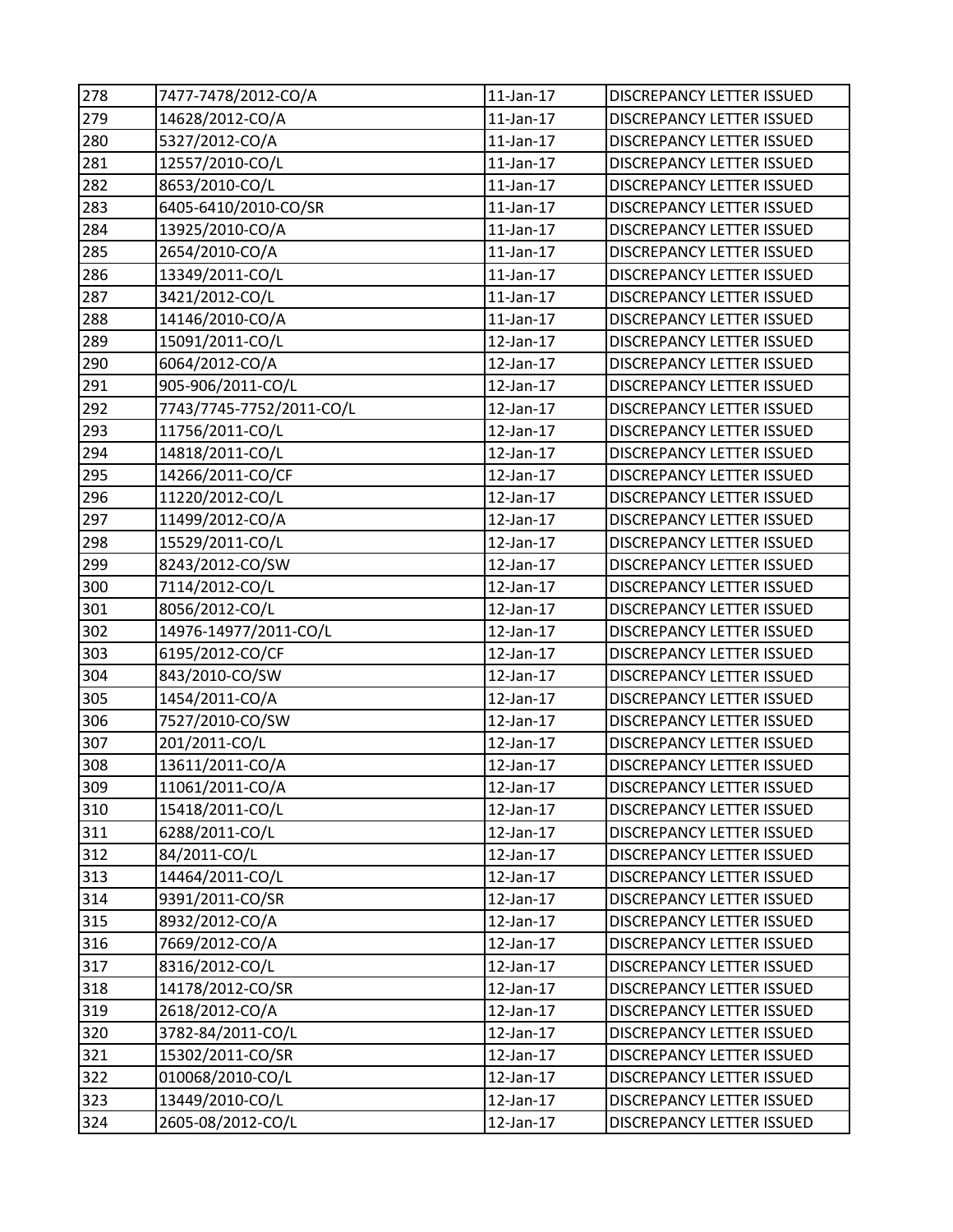| 325 | 4948,4950,4952,4953/2012-CO/M | 12-Jan-17       | DISCREPANCY LETTER ISSUED        |
|-----|-------------------------------|-----------------|----------------------------------|
| 326 | 1611-1616/2012-CO/L           | 12-Jan-17       | <b>DISCREPANCY LETTER ISSUED</b> |
| 327 | 9671/2012-CO/A                | 12-Jan-17       | DISCREPANCY LETTER ISSUED        |
| 328 | 9645/2012-CO/SR               | 12-Jan-17       | DISCREPANCY LETTER ISSUED        |
| 329 | 9323/2012-CO/A                | 12-Jan-17       | <b>DISCREPANCY LETTER ISSUED</b> |
| 330 | 8064/2011-CO/L                | 12-Jan-17       | <b>DISCREPANCY LETTER ISSUED</b> |
| 331 | 10295/2011-CO/A               | 12-Jan-17       | DISCREPANCY LETTER ISSUED        |
| 332 | 8025/2011-CO/A                | 12-Jan-17       | DISCREPANCY LETTER ISSUED        |
| 333 | 10564/2010-CO/A               | 12-Jan-17       | DISCREPANCY LETTER ISSUED        |
| 334 | 11675/2010-CO/L               | 12-Jan-17       | <b>DISCREPANCY LETTER ISSUED</b> |
| 335 | 9940/2010-CO/A                | 12-Jan-17       | <b>DISCREPANCY LETTER ISSUED</b> |
| 336 | 13360/2012-CO/SW              | 12-Jan-17       | DISCREPANCY LETTER ISSUED        |
| 337 | 15860/2012-CO/A               | 12-Jan-17       | DISCREPANCY LETTER ISSUED        |
| 338 | 12459-60/2011-CO/SR           | 12-Jan-17       | DISCREPANCY LETTER ISSUED        |
| 339 | 13469/2011-CO/A               | 12-Jan-17       | DISCREPANCY LETTER ISSUED        |
| 340 | 1695-96/2011-CO/A             | 12-Jan-17       | <b>DISCREPANCY LETTER ISSUED</b> |
| 341 | 4525/2012-CO/A                | 12-Jan-17       | <b>DISCREPANCY LETTER ISSUED</b> |
| 342 | 14424/2011-CO/L               | 12-Jan-17       | DISCREPANCY LETTER ISSUED        |
| 343 | 14596-97/2011-CO/A            | 12-Jan-17       | DISCREPANCY LETTER ISSUED        |
| 344 | 7873/2011-CO/L                | 12-Jan-17       | DISCREPANCY LETTER ISSUED        |
| 345 | 6250/2012-CO/A                | 12-Jan-17       | DISCREPANCY LETTER ISSUED        |
| 346 | 6196/2012-CO/CF               | 12-Jan-17       | DISCREPANCY LETTER ISSUED        |
| 347 | 4707-08/2012-CO/A             | 12-Jan-17       | DISCREPANCY LETTER ISSUED        |
| 348 | 8928/2012-CO/SR               | 12-Jan-17       | DISCREPANCY LETTER ISSUED        |
| 349 | 8558/2010-CO/L                | 12-Jan-17       | DISCREPANCY LETTER ISSUED        |
| 350 | 9899/2012-CO/A                | 12-Jan-17       | <b>DISCREPANCY LETTER ISSUED</b> |
| 351 | 7039/2012-CO/L                | 12-Jan-17       | <b>DISCREPANCY LETTER ISSUED</b> |
| 352 | 2856/2012-CO/SR               | 12-Jan-17       | DISCREPANCY LETTER ISSUED        |
| 353 | 7204-05/2012-CO/L             | 12-Jan-17       | DISCREPANCY LETTER ISSUED        |
| 354 | 11065/2012-CO/A               | $12$ -Jan- $17$ | DISCREPANCY LETTER ISSUED        |
| 355 | 7969/2012-CO/SR               | 12-Jan-17       | DISCREPANCY LETTER ISSUED        |
| 356 | 13514/012-CO/SW               | 12-Jan-17       | DISCREPANCY LETTER ISSUED        |
| 357 | 3744/2012-CO/L                | 12-Jan-17       | DISCREPANCY LETTER ISSUED        |
| 358 | 6809/2012-CO/A                | 12-Jan-17       | DISCREPANCY LETTER ISSUED        |
| 359 | 5618/5626/2012-CO/A           | 12-Jan-17       | DISCREPANCY LETTER ISSUED        |
| 360 | 3206-05/2012-CO/A             | 12-Jan-17       | DISCREPANCY LETTER ISSUED        |
| 361 | 14429/2012-CO/SR              | 12-Jan-17       | DISCREPANCY LETTER ISSUED        |
| 362 | 12070/2012-CO/SW              | 12-Jan-17       | DISCREPANCY LETTER ISSUED        |
| 363 | 11568/2012-CO/L               | 12-Jan-17       | <b>DISCREPANCY LETTER ISSUED</b> |
| 364 | 8758/2012-CO/L                | 12-Jan-17       | DISCREPANCY LETTER ISSUED        |
| 365 | 11570/2012-CO/L               | 12-Jan-17       | DISCREPANCY LETTER ISSUED        |
| 366 | 6197/2012-CO/CF               | 12-Jan-17       | DISCREPANCY LETTER ISSUED        |
| 367 | 8737/2012-CO/A                | 12-Jan-17       | DISCREPANCY LETTER ISSUED        |
| 368 | 9640/2012-CO/A                | 12-Jan-17       | <b>DISCREPANCY LETTER ISSUED</b> |
| 369 | 10745/2012-CO/L               | 12-Jan-17       | DISCREPANCY LETTER ISSUED        |
| 370 | 13050/2012-CO/SR              | 12-Jan-17       | DISCREPANCY LETTER ISSUED        |
| 371 | 15173/2012-CO/L               | 12-Jan-17       | DISCREPANCY LETTER ISSUED        |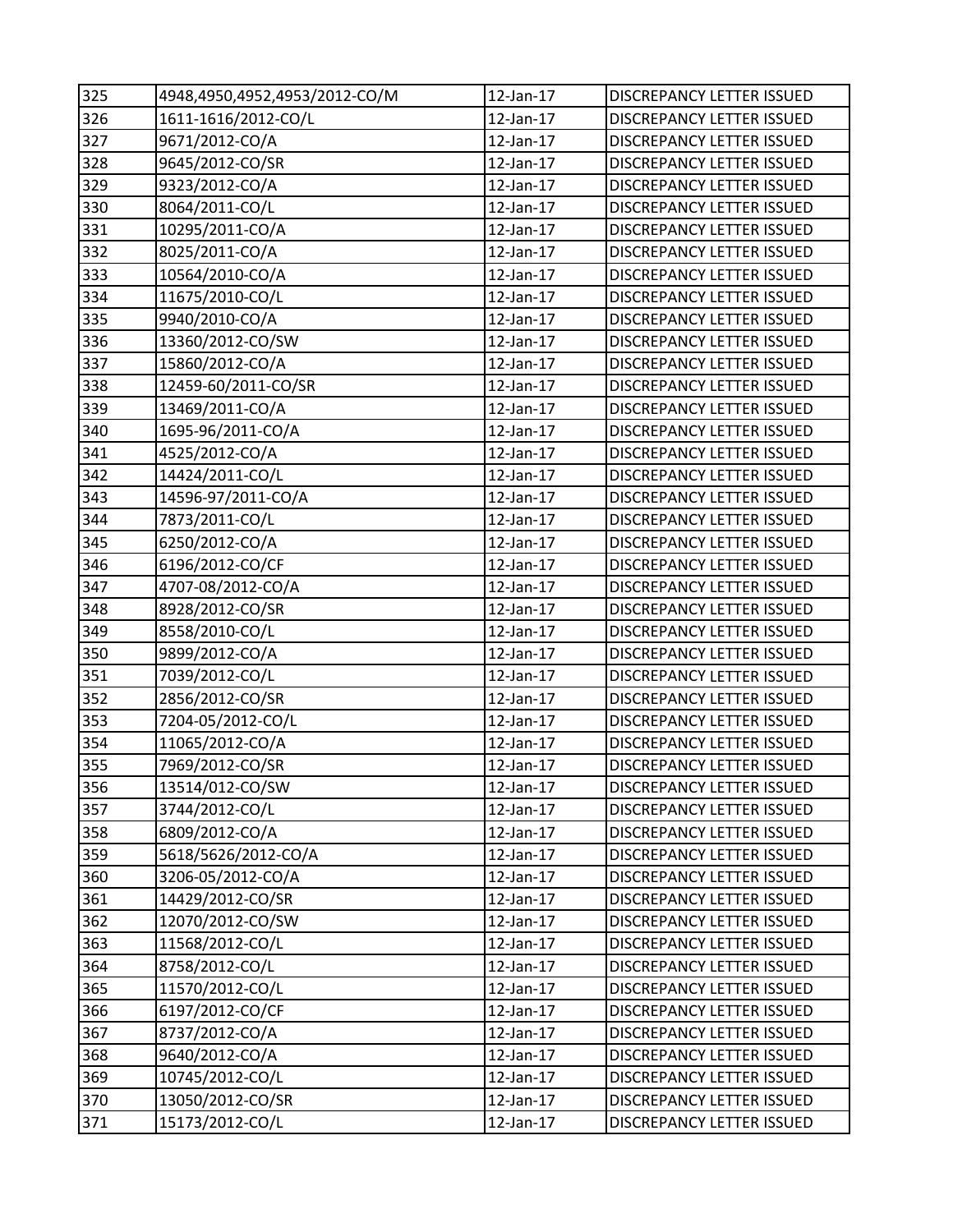| 372 | 16313/2012-CO/L               | 12-Jan-17       | DISCREPANCY LETTER ISSUED        |
|-----|-------------------------------|-----------------|----------------------------------|
| 373 | 14668/2012-CO/L               | $12$ -Jan- $17$ | DISCREPANCY LETTER ISSUED        |
| 374 | 14038/2012-CO/L               | 12-Jan-17       | <b>DISCREPANCY LETTER ISSUED</b> |
| 375 | 8032/2012-CO/A                | 12-Jan-17       | DISCREPANCY LETTER ISSUED        |
| 376 | 7500/2011-CO/A                | 12-Jan-17       | DISCREPANCY LETTER ISSUED        |
| 377 | 12224/2011/CO/L               | 12-Jan-17       | DISCREPANCY LETTER ISSUED        |
| 378 | 14214/2011-CO/A               | 12-Jan-17       | <b>DISCREPANCY LETTER ISSUED</b> |
| 379 | 14638/14639/14640/2012-CO/A   | 12-Jan-17       | DISCREPANCY LETTER ISSUED        |
| 380 | 16254-16256/2012/CO/SR        | 12-Jan-17       | DISCREPANCY LETTER ISSUED        |
| 381 | 1634/2012-CO/L                | 12-Jan-17       | DISCREPANCY LETTER ISSUED        |
| 382 | 15324/2012-CO/L               | 12-Jan-17       | DISCREPANCY LETTER ISSUED        |
| 383 | 14247/2012-CO/L               | 12-Jan-17       | DISCREPANCY LETTER ISSUED        |
| 384 | 7755/2012-CO/A                | 12-Jan-17       | DISCREPANCY LETTER ISSUED        |
| 385 | 7387/2012-CO/A                | 12-Jan-17       | DISCREPANCY LETTER ISSUED        |
| 386 | 8284-8285/2012-CO/A           | $12$ -Jan- $17$ | DISCREPANCY LETTER ISSUED        |
| 387 | 2043/2012-CO/A                | 12-Jan-17       | <b>DISCREPANCY LETTER ISSUED</b> |
| 388 | 7756/2012-CO/A                | 12-Jan-17       | DISCREPANCY LETTER ISSUED        |
| 389 | 2137/2012-CO/L                | 12-Jan-17       | DISCREPANCY LETTER ISSUED        |
| 390 | 7813/2012-CO/A                | 12-Jan-17       | DISCREPANCY LETTER ISSUED        |
| 391 | 15473/2012-CO/A               | 12-Jan-17       | DISCREPANCY LETTER ISSUED        |
| 392 | 3428-3433/2012-CO/L           | 12-Jan-17       | DISCREPANCY LETTER ISSUED        |
| 393 | 5222/2011-CO/A                | 12-Jan-17       | DISCREPANCY LETTER ISSUED        |
| 394 | 8109, 8113, 8115/2011-CO/A    | 12-Jan-17       | DISCREPANCY LETTER ISSUED        |
| 395 | 8381/2011-CO/L                | 12-Jan-17       | DISCREPANCY LETTER ISSUED        |
| 396 | 13824/2011-CO/SR              | 12-Jan-17       | DISCREPANCY LETTER ISSUED        |
| 397 | 3631-3633/2011-CO/SR          | 12-Jan-17       | DISCREPANCY LETTER ISSUED        |
| 398 | 6920/2011-CO/A                | 12-Jan-17       | DISCREPANCY LETTER ISSUED        |
| 399 | 381/2011-CO/A                 | 12-Jan-17       | DISCREPANCY LETTER ISSUED        |
| 400 | 778/2011-CO/L                 | 12-Jan-17       | DISCREPANCY LETTER ISSUED        |
| 401 | 13659-13666/2012-CO/SW        | 12-Jan-17       | <b>DISCREPANCY LETTER ISSUED</b> |
| 402 | 143-148/139,141/2012-CO/CF    | 12-Jan-17       | <b>DISCREPANCY LETTER ISSUED</b> |
| 403 | 7754/2012-CO/A                | 12-Jan-17       | DISCREPANCY LETTER ISSUED        |
| 404 | 3253/2012-CO/A                | 12-Jan-17       | <b>DISCREPANCY LETTER ISSUED</b> |
| 405 | 1654&1657/2012-CO/A           | 12-Jan-17       | DISCREPANCY LETTER ISSUED        |
| 406 | 1337/2012-CO/A                | 12-Jan-17       | DISCREPANCY LETTER ISSUED        |
| 407 | 3931/2012-CO/SR               | 12-Jan-17       | DISCREPANCY LETTER ISSUED        |
| 408 | 1681-82/2012-CO/CF            | 12-Jan-17       | DISCREPANCY LETTER ISSUED        |
| 409 | 1364/2012-CO/A                | 12-Jan-17       | <b>DISCREPANCY LETTER ISSUED</b> |
| 410 | 3958-961/2012-CO/A            | 12-Jan-17       | <b>DISCREPANCY LETTER ISSUED</b> |
| 411 | 3919-920/2012-CO/SW           | 12-Jan-17       | DISCREPANCY LETTER ISSUED        |
| 412 | 1483-86/2012-CO/SR            | 12-Jan-17       | DISCREPANCY LETTER ISSUED        |
| 413 | 16170/2012-CO/A               | 12-Jan-17       | DISCREPANCY LETTER ISSUED        |
| 414 | 7700-7703/2012-CO/L           | 12-Jan-17       | DISCREPANCY LETTER ISSUED        |
| 415 | 5180/2012-CO/A                | 12-Jan-17       | <b>DISCREPANCY LETTER ISSUED</b> |
| 416 | 11192/2011-CO/L               | 12-Jan-17       | DISCREPANCY LETTER ISSUED        |
| 417 | 11173/2012-CO/L               | 12-Jan-17       | DISCREPANCY LETTER ISSUED        |
| 418 | 10306, 10308, 10314/2011-CO/L | 12-Jan-17       | DISCREPANCY LETTER ISSUED        |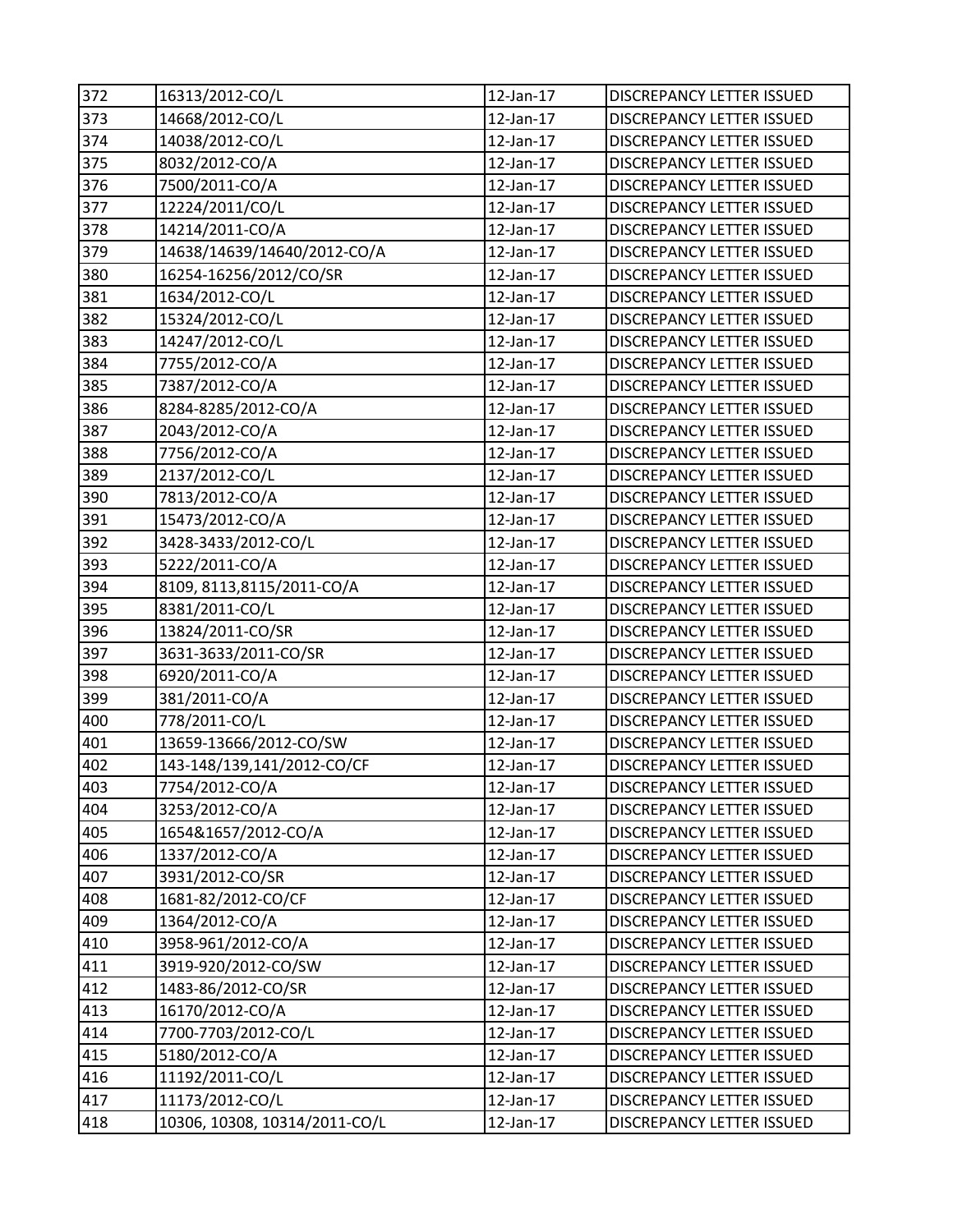| 419 | 6208/2011-CO/A                     | 12-Jan-17       | DISCREPANCY LETTER ISSUED        |
|-----|------------------------------------|-----------------|----------------------------------|
| 420 | 6628/2011-CO/A                     | 12-Jan-17       | DISCREPANCY LETTER ISSUED        |
| 421 | 7112/2011-CO/SR                    | 12-Jan-17       | DISCREPANCY LETTER ISSUED        |
| 422 | 222/2010-CO/L                      | 12-Jan-17       | DISCREPANCY LETTER ISSUED        |
| 423 | 3257/2011-CO/L                     | 12-Jan-17       | DISCREPANCY LETTER ISSUED        |
| 424 | 3902-13/2011-CO/L                  | 12-Jan-17       | DISCREPANCY LETTER ISSUED        |
| 425 | 3256/2011-CO/L                     | 12-Jan-17       | DISCREPANCY LETTER ISSUED        |
| 426 | 1641-1655/2011-CO/SR               | 12-Jan-17       | <b>DISCREPANCY LETTER ISSUED</b> |
| 427 | 12208-12214/2011-CO/SR             | 12-Jan-17       | DISCREPANCY LETTER ISSUED        |
| 428 | 11555/2011-CO/A                    | 12-Jan-17       | DISCREPANCY LETTER ISSUED        |
| 429 | 1667/2011-CO/L                     | 12-Jan-17       | DISCREPANCY LETTER ISSUED        |
| 430 | 9831-32/2011-CO/CF                 | 12-Jan-17       | DISCREPANCY LETTER ISSUED        |
| 431 | 15532-38/2011-CO/SR                | 12-Jan-17       | DISCREPANCY LETTER ISSUED        |
| 432 | 14448/2011-CO/A                    | 12-Jan-17       | <b>DISCREPANCY LETTER ISSUED</b> |
| 433 | 11579/2011-CO/L                    | $12$ -Jan- $17$ | DISCREPANCY LETTER ISSUED        |
| 434 | 11588/2011-CO/A                    | 12-Jan-17       | DISCREPANCY LETTER ISSUED        |
| 435 | 15396-15400/2011                   | 12-Jan-17       | DISCREPANCY LETTER ISSUED        |
| 436 | 15475/2012-CO/SW                   | 12-Jan-17       | DISCREPANCY LETTER ISSUED        |
| 437 | 3779/2012-CO/L                     | 12-Jan-17       | DISCREPANCY LETTER ISSUED        |
| 438 | 15467/15470/2012-CO/L              | 12-Jan-17       | DISCREPANCY LETTER ISSUED        |
| 439 | 3840-44/2012-CO/L                  | 12-Jan-17       | DISCREPANCY LETTER ISSUED        |
| 440 | 16300/2012-CO/SR                   | 12-Jan-17       | DISCREPANCY LETTER ISSUED        |
| 441 | 11461-62/2012-CO/SR                | 12-Jan-17       | DISCREPANCY LETTER ISSUED        |
| 442 | 16376/2012-CO/L                    | 12-Jan-17       | DISCREPANCY LETTER ISSUED        |
| 443 | 14333,14331,14335,14326/2012-CO/A  | 12-Jan-17       | DISCREPANCY LETTER ISSUED        |
| 444 | 13057-066/2012-CO/L                | 12-Jan-17       | <b>DISCREPANCY LETTER ISSUED</b> |
| 445 | 2205/2012-CO/L                     | 12-Jan-17       | DISCREPANCY LETTER ISSUED        |
| 446 | 907/2012-CO/A                      | 12-Jan-17       | DISCREPANCY LETTER ISSUED        |
| 447 | 11556/2011-CO/A                    | 12-Jan-17       | DISCREPANCY LETTER ISSUED        |
| 448 | 14183/2012-CO/L                    | 12-Jan-17       | <b>DISCREPANCY LETTER ISSUED</b> |
| 449 | 13655/2010-CO/L                    | 12-Jan-17       | <b>DISCREPANCY LETTER ISSUED</b> |
| 450 | 9509/2012-CO/A                     | 17-Jan-17       | <b>DISCREPANCY LETTER ISSUED</b> |
| 451 | 2048/2012-CO/L                     | 17-Jan-17       | <b>DISCREPANCY LETTER ISSUED</b> |
| 452 | 5761-73/2012-CO/SR                 | 17-Jan-17       | DISCREPANCY LETTER ISSUED        |
| 453 | 13287-93/2012-CO/SR                | 17-Jan-17       | DISCREPANCY LETTER ISSUED        |
| 454 | 11831/2012-CO/A                    | 17-Jan-17       | DISCREPANCY LETTER ISSUED        |
| 455 | 16373-72/2012-CO/SR                | 17-Jan-17       | DISCREPANCY LETTER ISSUED        |
| 456 | 9625/2012-CO/L                     | 17-Jan-17       | <b>DISCREPANCY LETTER ISSUED</b> |
| 457 | 10986/2012-CO/L                    | 17-Jan-17       | <b>DISCREPANCY LETTER ISSUED</b> |
| 458 | 11808/2012-CO/L                    | 17-Jan-17       | <b>DISCREPANCY LETTER ISSUED</b> |
| 459 | 14022/2012-CO/A                    | 17-Jan-17       | DISCREPANCY LETTER ISSUED        |
| 460 | 16245-47,16249-50,16253/2012-CO/SR | 17-Jan-17       | DISCREPANCY LETTER ISSUED        |
| 461 | 10092/2012-CO/A                    | 17-Jan-17       | DISCREPANCY LETTER ISSUED        |
| 462 | 15613-14/2012-CO/A                 | 17-Jan-17       | DISCREPANCY LETTER ISSUED        |
| 463 | 1621/2012-CO/A                     | 17-Jan-17       | DISCREPANCY LETTER ISSUED        |
| 464 | 2652/2012-CO/A                     | 17-Jan-17       | DISCREPANCY LETTER ISSUED        |
| 465 | 4727/2012-CO/SR                    | 17-Jan-17       | DISCREPANCY LETTER ISSUED        |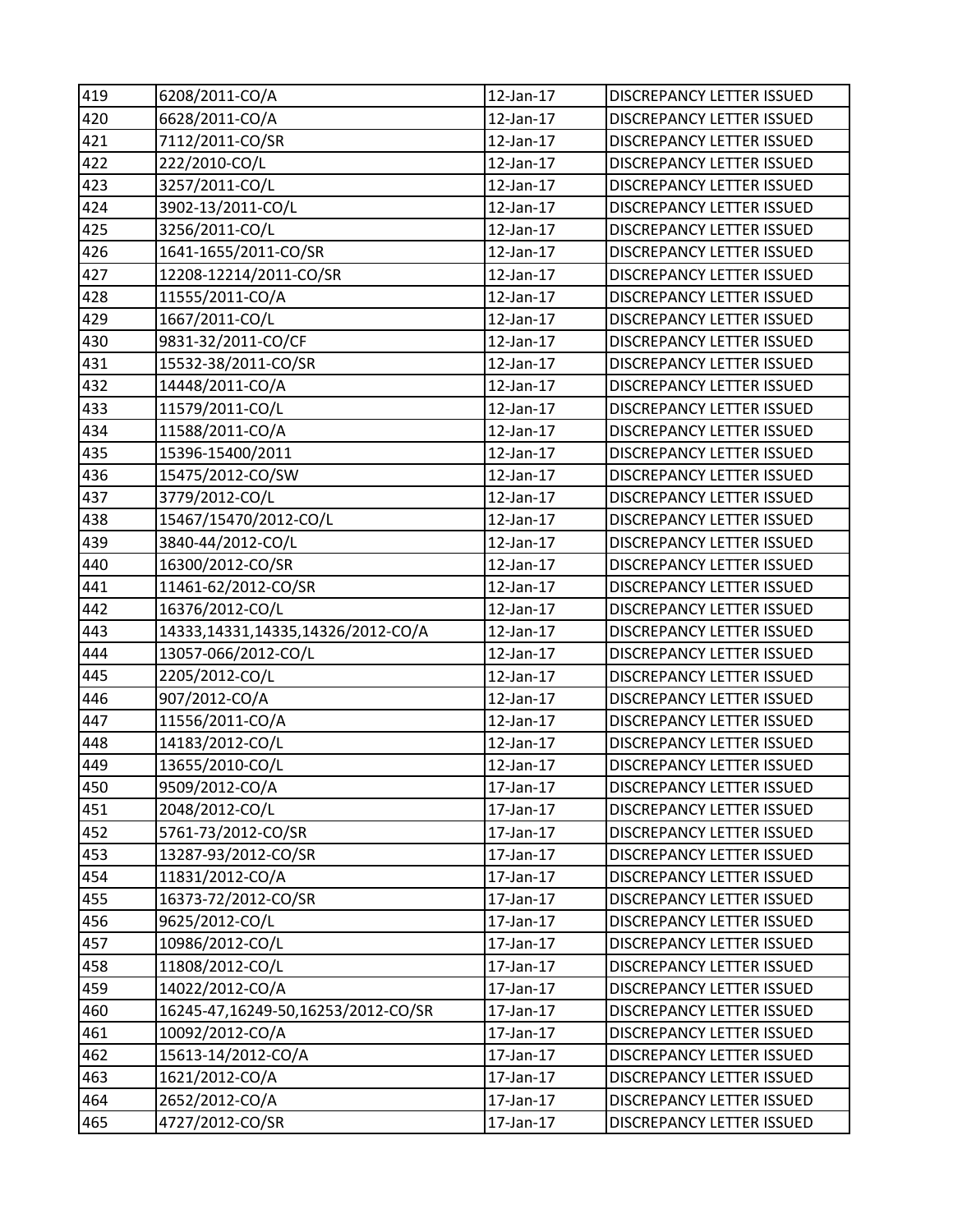| 466 | 470/2012-CO/A          | 17-Jan-17 | DISCREPANCY LETTER ISSUED        |
|-----|------------------------|-----------|----------------------------------|
| 467 | 5518/2012-CO/L         | 17-Jan-17 | DISCREPANCY LETTER ISSUED        |
| 468 | 269/2012-CO/A          | 17-Jan-17 | <b>DISCREPANCY LETTER ISSUED</b> |
| 469 | 869/2012-CO/A          | 17-Jan-17 | DISCREPANCY LETTER ISSUED        |
| 470 | 886/2012-CO/A          | 17-Jan-17 | <b>DISCREPANCY LETTER ISSUED</b> |
| 471 | 14384/2012-CO/L        | 17-Jan-17 | <b>DISCREPANCY LETTER ISSUED</b> |
| 472 | 939/2012-CO/L          | 17-Jan-17 | <b>DISCREPANCY LETTER ISSUED</b> |
| 473 | 15716-18/2012-CO/L     | 17-Jan-17 | DISCREPANCY LETTER ISSUED        |
| 474 | 5758/2012-CO/A         | 17-Jan-17 | DISCREPANCY LETTER ISSUED        |
| 475 | 11404/2012-CO/A        | 17-Jan-17 | <b>DISCREPANCY LETTER ISSUED</b> |
| 476 | 10618/2012-CO/L        | 17-Jan-17 | DISCREPANCY LETTER ISSUED        |
| 477 | 5630,5632-39/2012-CO/A | 17-Jan-17 | DISCREPANCY LETTER ISSUED        |
| 478 | 11110/2012-CO/A        | 17-Jan-17 | DISCREPANCY LETTER ISSUED        |
| 479 | 15601/2012-CO/L        | 17-Jan-17 | <b>DISCREPANCY LETTER ISSUED</b> |
| 480 | 11460/2012-CO/L        | 17-Jan-17 | DISCREPANCY LETTER ISSUED        |
| 481 | 1279/2012-CO/L         | 17-Jan-17 | DISCREPANCY LETTER ISSUED        |
| 482 | 3286-91/2012-CO/SW     | 17-Jan-17 | DISCREPANCY LETTER ISSUED        |
| 483 | 16393-94/2012-CO/L     | 17-Jan-17 | DISCREPANCY LETTER ISSUED        |
| 484 | 15144/2012-CO/A        | 17-Jan-17 | <b>DISCREPANCY LETTER ISSUED</b> |
| 485 | 10980/2012-CO/L        | 17-Jan-17 | DISCREPANCY LETTER ISSUED        |
| 486 | 7230/2012-CO/L         | 17-Jan-17 | DISCREPANCY LETTER ISSUED        |
| 487 | 15097/2012-CO/L        | 17-Jan-17 | DISCREPANCY LETTER ISSUED        |
| 488 | 8776/2012-CO/A         | 17-Jan-17 | <b>DISCREPANCY LETTER ISSUED</b> |
| 489 | 16212-16/2012-CO/A     | 17-Jan-17 | DISCREPANCY LETTER ISSUED        |
| 490 | 3867/2012-CO/A         | 17-Jan-17 | DISCREPANCY LETTER ISSUED        |
| 491 | 11415/2012-CO/L        | 17-Jan-17 | <b>DISCREPANCY LETTER ISSUED</b> |
| 492 | 11924/2012-CO/L        | 17-Jan-17 | DISCREPANCY LETTER ISSUED        |
| 493 | 12037/2012-CO/L        | 17-Jan-17 | DISCREPANCY LETTER ISSUED        |
| 494 | 14583/2012-CO/L        | 17-Jan-17 | DISCREPANCY LETTER ISSUED        |
| 495 | 14+57/2012-CO/A        | 17-Jan-17 | <b>DISCREPANCY LETTER ISSUED</b> |
| 496 | 6246/2012-CO/A         | 17-Jan-17 | <b>DISCREPANCY LETTER ISSUED</b> |
| 497 | 3663/2012-CO/L         | 17-Jan-17 | DISCREPANCY LETTER ISSUED        |
| 498 | 8245/2012-CO/L         | 17-Jan-17 | <b>DISCREPANCY LETTER ISSUED</b> |
| 499 | 16479-85/2012-CO/SR    | 17-Jan-17 | DISCREPANCY LETTER ISSUED        |
| 500 | 6832/2012-CO/A         | 17-Jan-17 | <b>DISCREPANCY LETTER ISSUED</b> |
| 501 | 15409-10/2012-CO/SR    | 17-Jan-17 | DISCREPANCY LETTER ISSUED        |
| 502 | 10900-02/2012-CO/SW    | 17-Jan-17 | DISCREPANCY LETTER ISSUED        |
| 503 | 6870-71/2012-CO/A      | 17-Jan-17 | DISCREPANCY LETTER ISSUED        |
| 504 | 9909/2011-CO/SR        | 17-Jan-17 | <b>DISCREPANCY LETTER ISSUED</b> |
| 505 | 10830/2012-CO/SR       | 17-Jan-17 | DISCREPANCY LETTER ISSUED        |
| 506 | 4380/2012-CO/SR        | 17-Jan-17 | DISCREPANCY LETTER ISSUED        |
| 507 | 846/2012-CO/A          | 17-Jan-17 | DISCREPANCY LETTER ISSUED        |
| 508 | 1926/2012-CO/SR        | 17-Jan-17 | DISCREPANCY LETTER ISSUED        |
| 509 | 11574-79/2012-CO/SR    | 17-Jan-17 | DISCREPANCY LETTER ISSUED        |
| 510 | 4807/2012-CO/SR        | 17-Jan-17 | DISCREPANCY LETTER ISSUED        |
| 511 | 3272-75/2012-CO/SW     | 17-Jan-17 | DISCREPANCY LETTER ISSUED        |
| 512 | 15772-72/2012-CO/L     | 17-Jan-17 | DISCREPANCY LETTER ISSUED        |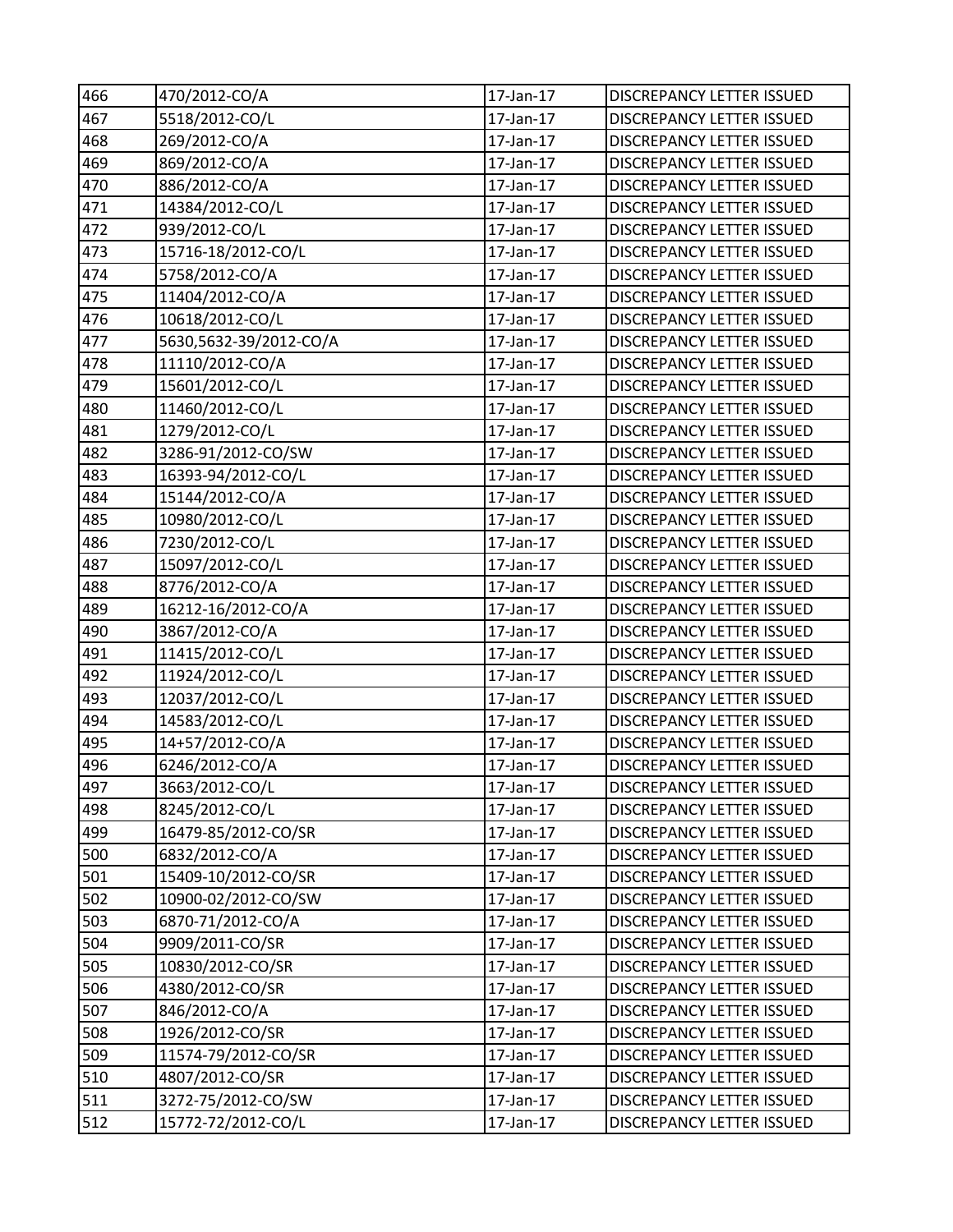| 513 | 877/2012-CO/L             | 17-Jan-17 | DISCREPANCY LETTER ISSUED        |
|-----|---------------------------|-----------|----------------------------------|
| 514 | 1268-88/2012-CO/SR        | 17-Jan-17 | <b>DISCREPANCY LETTER ISSUED</b> |
| 515 | 15228-29/2012-CO/L        | 17-Jan-17 | <b>DISCREPANCY LETTER ISSUED</b> |
| 516 | 3740/2012-CO/L            | 17-Jan-17 | DISCREPANCY LETTER ISSUED        |
| 517 | 6711-680/2012-CO/SW       | 17-Jan-17 | DISCREPANCY LETTER ISSUED        |
| 518 | 10033/2012-CO/A           | 17-Jan-17 | DISCREPANCY LETTER ISSUED        |
| 519 | 4464/2012-CO/SR           | 17-Jan-17 | DISCREPANCY LETTER ISSUED        |
| 520 | 3716/2012-CO/L            | 17-Jan-17 | DISCREPANCY LETTER ISSUED        |
| 521 | 6971-75/2012-CO/SR        | 17-Jan-17 | DISCREPANCY LETTER ISSUED        |
| 522 | 2876/2012-CO/L            | 17-Jan-17 | DISCREPANCY LETTER ISSUED        |
| 523 | 5754/2012-CO/L            | 17-Jan-17 | <b>DISCREPANCY LETTER ISSUED</b> |
| 524 | 3394-97/2012-CO/L         | 17-Jan-17 | DISCREPANCY LETTER ISSUED        |
| 525 | 2158/2012-CO/L            | 17-Jan-17 | DISCREPANCY LETTER ISSUED        |
| 526 | 10584/2012-CO/A           | 17-Jan-17 | DISCREPANCY LETTER ISSUED        |
| 527 | 4629/2012-CO/L            | 17-Jan-17 | DISCREPANCY LETTER ISSUED        |
| 528 | 11045/2011-CO/L           | 17-Jan-17 | <b>DISCREPANCY LETTER ISSUED</b> |
| 529 | 2139/2012-CO/A            | 17-Jan-17 | <b>DISCREPANCY LETTER ISSUED</b> |
| 530 | 14117/2012-CO/A           | 17-Jan-17 | DISCREPANCY LETTER ISSUED        |
| 531 | 15755,15757-58/2012-CO/SW | 17-Jan-17 | DISCREPANCY LETTER ISSUED        |
| 532 | 1851/2012-CO/L            | 17-Jan-17 | <b>DISCREPANCY LETTER ISSUED</b> |
| 533 | 5909/2012-CO/A            | 17-Jan-17 | DISCREPANCY LETTER ISSUED        |
| 534 | 11950-11953/2012-CO/A     | 17-Jan-17 | DISCREPANCY LETTER ISSUED        |
| 535 | 1326/2012-CO/SW           | 17-Jan-17 | DISCREPANCY LETTER ISSUED        |
| 536 | 13259-60/2012-CO/L        | 17-Jan-17 | DISCREPANCY LETTER ISSUED        |
| 537 | 14427-28/2012-CO/SR       | 17-Jan-17 | DISCREPANCY LETTER ISSUED        |
| 538 | 6986/2012-CO/L            | 17-Jan-17 | <b>DISCREPANCY LETTER ISSUED</b> |
| 539 | 2822/2012-CO/A            | 17-Jan-17 | DISCREPANCY LETTER ISSUED        |
| 540 | 5056/2012-CO/A            | 17-Jan-17 | DISCREPANCY LETTER ISSUED        |
| 541 | 413/2012-CO/A             | 17-Jan-17 | DISCREPANCY LETTER ISSUED        |
| 542 | 290/2012-CO/A             | 17-Jan-17 | <b>DISCREPANCY LETTER ISSUED</b> |
| 543 | 16606/2012-CO/A           | 17-Jan-17 | <b>DISCREPANCY LETTER ISSUED</b> |
| 544 | 3225/2012-CO/SR           | 17-Jan-17 | DISCREPANCY LETTER ISSUED        |
| 545 | 2789 to 1794/2012-CO/A    | 17-Jan-17 | <b>DISCREPANCY LETTER ISSUED</b> |
| 546 | 3458/2012-CO/L            | 17-Jan-17 | DISCREPANCY LETTER ISSUED        |
| 547 | 2006/2012-CO/A            | 17-Jan-17 | <b>DISCREPANCY LETTER ISSUED</b> |
| 548 | 61/2012-CO/A              | 17-Jan-17 | DISCREPANCY LETTER ISSUED        |
| 549 | 10943/2012-CO/A           | 17-Jan-17 | DISCREPANCY LETTER ISSUED        |
| 550 | 9176-9180/2012-CO/L       | 17-Jan-17 | <b>DISCREPANCY LETTER ISSUED</b> |
| 551 | 16597/2012-CO/L           | 17-Jan-17 | <b>DISCREPANCY LETTER ISSUED</b> |
| 552 | 1111/2012-CO/A            | 17-Jan-17 | DISCREPANCY LETTER ISSUED        |
| 553 | 6829/2012-CO/SW           | 18-Jan-17 | DISCREPANCY LETTER ISSUED        |
| 554 | 354 to 359/2010-CO/L      | 18-Jan-17 | DISCREPANCY LETTER ISSUED        |
| 555 | 15375/2012-CO/L           | 19-Jan-17 | <b>DISCREPANCY LETTER ISSUED</b> |
| 556 | 3255/2012-CO/L            | 19-Jan-17 | DISCREPANCY LETTER ISSUED        |
| 557 | 11428/2012-CO/L           | 19-Jan-17 | DISCREPANCY LETTER ISSUED        |
| 558 | 13771/2012-CO/A           | 19-Jan-17 | DISCREPANCY LETTER ISSUED        |
| 559 | 2376/2012-CO/A            | 19-Jan-17 | DISCREPANCY LETTER ISSUED        |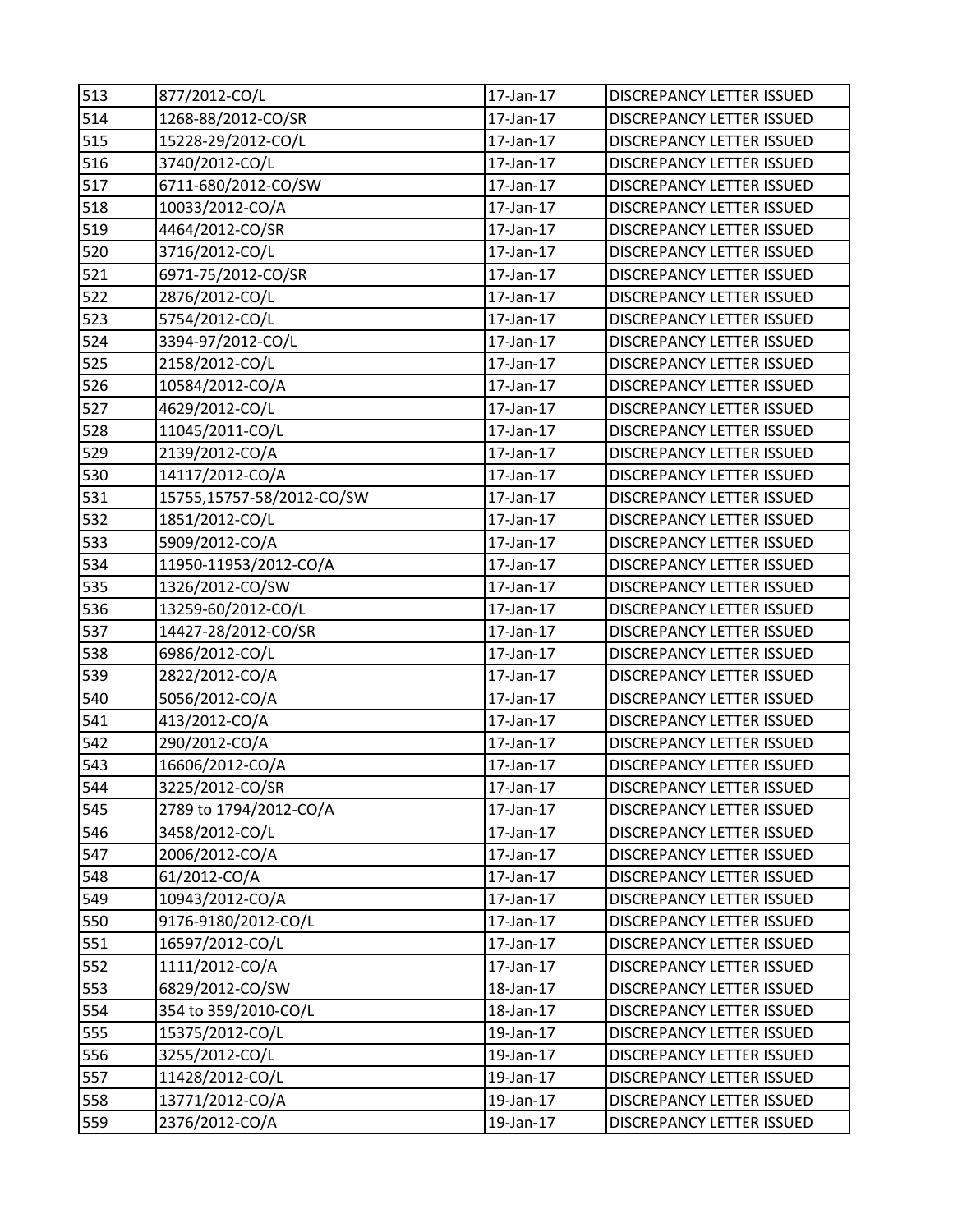| 560 | 168-69/160/2012-CO/A | 19-Jan-17 | <b>DISCREPANCY LETTER ISSUED</b> |
|-----|----------------------|-----------|----------------------------------|
| 561 | 4301-4646/2012-CO/L  | 19-Jan-17 | <b>DISCREPANCY LETTER ISSUED</b> |
| 562 | 5188-89/2012-CO/L    | 19-Jan-17 | DISCREPANCY LETTER ISSUED        |
| 563 | 5224/2012-CO/F       | 19-Jan-17 | DISCREPANCY LETTER ISSUED        |
| 564 | 2097/2011-CO/L       | 19-Jan-17 | DISCREPANCY LETTER ISSUED        |
| 565 | 12472-76/2012-CO/A   | 19-Jan-17 | DISCREPANCY LETTER ISSUED        |
| 566 | 4980/2012-CO/A       | 19-Jan-17 | DISCREPANCY LETTER ISSUED        |
| 567 | 14703/2012-CO/L      | 19-Jan-17 | DISCREPANCY LETTER ISSUED        |
| 568 | 2556/2010-CO/SR      | 19-Jan-17 | <b>DISCREPANCY LETTER ISSUED</b> |
| 569 | 15761/2012-CO/CF     | 19-Jan-17 | DISCREPANCY LETTER ISSUED        |
| 570 | 7443/2012-CO/CF      | 19-Jan-17 | DISCREPANCY LETTER ISSUED        |
| 571 | 1500/2012-CO/A       | 19-Jan-17 | DISCREPANCY LETTER ISSUED        |
| 572 | 13575/2012-CO/L      | 19-Jan-17 | DISCREPANCY LETTER ISSUED        |
| 573 | 10995/2012-CO/L      | 19-Jan-17 | DISCREPANCY LETTER ISSUED        |
| 574 | 11619/2012-CO/L      | 19-Jan-17 | DISCREPANCY LETTER ISSUED        |
| 575 | 13399/2012-CO/L      | 19-Jan-17 | DISCREPANCY LETTER ISSUED        |
| 576 | 3782/2012-CO/L       | 19-Jan-17 | DISCREPANCY LETTER ISSUED        |
| 577 | 13372-74/2012-CO/SR  | 19-Jan-17 | DISCREPANCY LETTER ISSUED        |
| 578 | 15085/2012-CO/A      | 19-Jan-17 | DISCREPANCY LETTER ISSUED        |
| 579 | 14575/2012-CO/A      | 19-Jan-17 | DISCREPANCY LETTER ISSUED        |
| 580 | 11180-81/2012-CO/SW  | 19-Jan-17 | DISCREPANCY LETTER ISSUED        |
| 581 | 15715/2012-CO/L      | 19-Jan-17 | DISCREPANCY LETTER ISSUED        |
| 582 | 14028/2012-CO/L      | 19-Jan-17 | DISCREPANCY LETTER ISSUED        |
| 583 | 4327/2012-CO/L       | 19-Jan-17 | DISCREPANCY LETTER ISSUED        |
| 584 | 11849/2012-CO/L      | 19-Jan-17 | DISCREPANCY LETTER ISSUED        |
| 585 | 11405/2012-CO/L      | 19-Jan-17 | DISCREPANCY LETTER ISSUED        |
| 586 | 331/334/2012-CO/SR   | 19-Jan-17 | DISCREPANCY LETTER ISSUED        |
| 587 | 3162/2012-CO/CF      | 19-Jan-17 | DISCREPANCY LETTER ISSUED        |
| 588 | 2004-05/2012-CO/M    | 19-Jan-17 | DISCREPANCY LETTER ISSUED        |
| 589 | 10067/2012-CO/A      | 19-Jan-17 | DISCREPANCY LETTER ISSUED        |
| 590 | 14632/2012-CO/L      | 19-Jan-17 | <b>DISCREPANCY LETTER ISSUED</b> |
| 591 | 14596/2012-CO/L      | 19-Jan-17 | <b>DISCREPANCY LETTER ISSUED</b> |
| 592 | 15960-62/2012-CO/L   | 19-Jan-17 | DISCREPANCY LETTER ISSUED        |
| 593 | 13369/2012-CO/L      | 19-Jan-17 | DISCREPANCY LETTER ISSUED        |
| 594 | 15915/2012-CO/A      | 19-Jan-17 | DISCREPANCY LETTER ISSUED        |
| 595 | 3476/2012-CO/L       | 19-Jan-17 | DISCREPANCY LETTER ISSUED        |
| 596 | 871-74/2012-CO/SW    | 19-Jan-17 | DISCREPANCY LETTER ISSUED        |
| 597 | 1022-30/2012-CO/SR   | 19-Jan-17 | DISCREPANCY LETTER ISSUED        |
| 598 | 13053/2012-CO/L      | 19-Jan-17 | DISCREPANCY LETTER ISSUED        |
| 599 | 8445-8451/2012-CO/SR | 19-Jan-17 | <b>DISCREPANCY LETTER ISSUED</b> |
| 600 | 11482/2012-CO/CF     | 19-Jan-17 | DISCREPANCY LETTER ISSUED        |
| 601 | 11752-53/2012-CO/A   | 19-Jan-17 | DISCREPANCY LETTER ISSUED        |
| 602 | 3722-25/2012-CO/A    | 19-Jan-17 | DISCREPANCY LETTER ISSUED        |
| 603 | 6080/2012-CO/SW      | 19-Jan-17 | DISCREPANCY LETTER ISSUED        |
| 604 | 10653/2012-CO/A      | 19-Jan-17 | DISCREPANCY LETTER ISSUED        |
| 605 | 14239/2012-CO/L      | 19-Jan-17 | DISCREPANCY LETTER ISSUED        |
| 606 | 14719/2012-CO/L      | 19-Jan-17 | DISCREPANCY LETTER ISSUED        |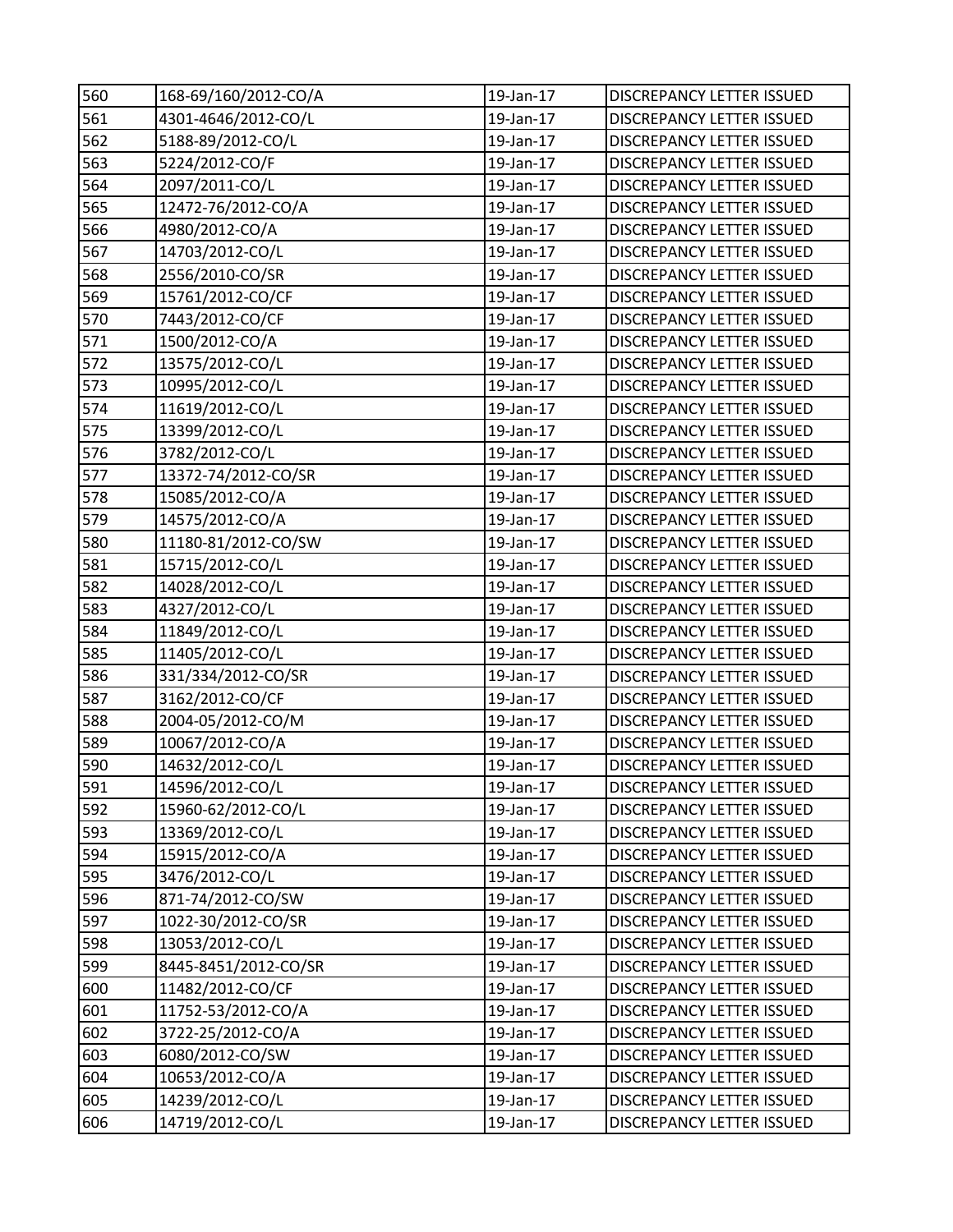| 607 | 13745/2012-CO/A                        | 19-Jan-17 | DISCREPANCY LETTER ISSUED        |
|-----|----------------------------------------|-----------|----------------------------------|
| 608 | 10039/2012-CO/A                        | 19-Jan-17 | <b>DISCREPANCY LETTER ISSUED</b> |
| 609 | 15030/2012-CO/A                        | 19-Jan-17 | DISCREPANCY LETTER ISSUED        |
| 610 | 13273/2012-CO/L                        | 19-Jan-17 | DISCREPANCY LETTER ISSUED        |
| 611 | 19165/2012-CO/A                        | 19-Jan-17 | DISCREPANCY LETTER ISSUED        |
| 612 | 8344/2012-CO/M                         | 19-Jan-17 | DISCREPANCY LETTER ISSUED        |
| 613 | 7707/2012-CO/A                         | 19-Jan-17 | DISCREPANCY LETTER ISSUED        |
| 614 | 3398,3407,3313,3342/2012-CO/L          | 19-Jan-17 | DISCREPANCY LETTER ISSUED        |
| 615 | 2554/2013-CO/CF                        | 23-Jan-17 | DISCREPANCY LETTER ISSUED        |
| 616 | 2018/2013-CO/L                         | 23-Jan-17 | DISCREPANCY LETTER ISSUED        |
| 617 | 5899/2013-CO/L                         | 23-Jan-17 | DISCREPANCY LETTER ISSUED        |
| 618 | 635/2013-CO/L                          | 23-Jan-17 | DISCREPANCY LETTER ISSUED        |
| 619 | 6193/2013-CO/CF                        | 23-Jan-17 | DISCREPANCY LETTER ISSUED        |
| 620 | 3775/2013-CO/SR                        | 23-Jan-17 | <b>DISCREPANCY LETTER ISSUED</b> |
| 621 | 1100/2013-CO/SR                        | 23-Jan-17 | DISCREPANCY LETTER ISSUED        |
| 622 | 4765/2012-CO/A                         | 23-Jan-17 | DISCREPANCY LETTER ISSUED        |
| 623 | 2216/2013-CO/L                         | 23-Jan-17 | DISCREPANCY LETTER ISSUED        |
| 624 | 2064-65/2013-CO/A                      | 23-Jan-17 | DISCREPANCY LETTER ISSUED        |
| 625 | 4071/2013-CO/L                         | 23-Jan-17 | DISCREPANCY LETTER ISSUED        |
| 626 | 3913/2013-CO/L                         | 23-Jan-17 | DISCREPANCY LETTER ISSUED        |
| 627 | 4452/2013-CO/SR                        | 23-Jan-17 | DISCREPANCY LETTER ISSUED        |
| 628 | 3785/2013-CO/A                         | 23-Jan-17 | DISCREPANCY LETTER ISSUED        |
| 629 | 3785-556/2013-CO/A                     | 23-Jan-17 | DISCREPANCY LETTER ISSUED        |
| 630 | 552-556/2013-CO/CF                     | 23-Jan-17 | DISCREPANCY LETTER ISSUED        |
| 631 | 2060/2013-CO/L                         | 23-Jan-17 | DISCREPANCY LETTER ISSUED        |
| 632 | 12089/2012-CO/A                        | 23-Jan-17 | DISCREPANCY LETTER ISSUED        |
| 633 | 2023-24/2011-CO/L                      | 23-Jan-17 | DISCREPANCY LETTER ISSUED        |
| 634 | 14530/2011-CO/L                        | 23-Jan-17 | DISCREPANCY LETTER ISSUED        |
| 635 | 5198/2011-CO/A                         | 23-Jan-17 | DISCREPANCY LETTER ISSUED        |
| 636 | 7313/2012-CO/L                         | 23-Jan-17 | DISCREPANCY LETTER ISSUED        |
| 637 | 11053/2011-CO/A                        | 23-Jan-17 | <b>DISCREPANCY LETTER ISSUED</b> |
| 638 | 10967-70/2012-CO/SW                    | 23-Jan-17 | DISCREPANCY LETTER ISSUED        |
| 639 | 11334/2011-CO/A                        | 23-Jan-17 | <b>DISCREPANCY LETTER ISSUED</b> |
| 640 | 15516/2012-CO/A                        | 23-Jan-17 | DISCREPANCY LETTER ISSUED        |
| 641 | 14672/2012-CO/A                        | 23-Jan-17 | DISCREPANCY LETTER ISSUED        |
| 642 | 3874-75/2012-CO/SW                     | 23-Jan-17 | DISCREPANCY LETTER ISSUED        |
| 643 | 5622&5631/2011-CO/SW                   | 23-Jan-17 | DISCREPANCY LETTER ISSUED        |
| 644 | 4111/2010-CO/L                         | 23-Jan-17 | <b>DISCREPANCY LETTER ISSUED</b> |
| 645 | 6539/2010-CO/A                         | 23-Jan-17 | DISCREPANCY LETTER ISSUED        |
| 646 | 9505/2012-CO/A                         | 23-Jan-17 | DISCREPANCY LETTER ISSUED        |
| 647 | 10044/2012-CO/L                        | 23-Jan-17 | DISCREPANCY LETTER ISSUED        |
| 648 | 7395/2012-CO/L                         | 24-Jan-17 | DISCREPANCY LETTER ISSUED        |
| 649 | 2052/2012-CO/L                         | 24-Jan-17 | <b>DISCREPANCY LETTER ISSUED</b> |
| 650 | 4207A/2012-CO/SR, 4205-4212/2012-CO/SR | 24-Jan-17 | DISCREPANCY LETTER ISSUED        |
| 651 | 1946/2013-CO/L                         | 24-Jan-17 | DISCREPANCY LETTER ISSUED        |
| 652 | 11538/2013-CO/CF                       | 24-Jan-17 | DISCREPANCY LETTER ISSUED        |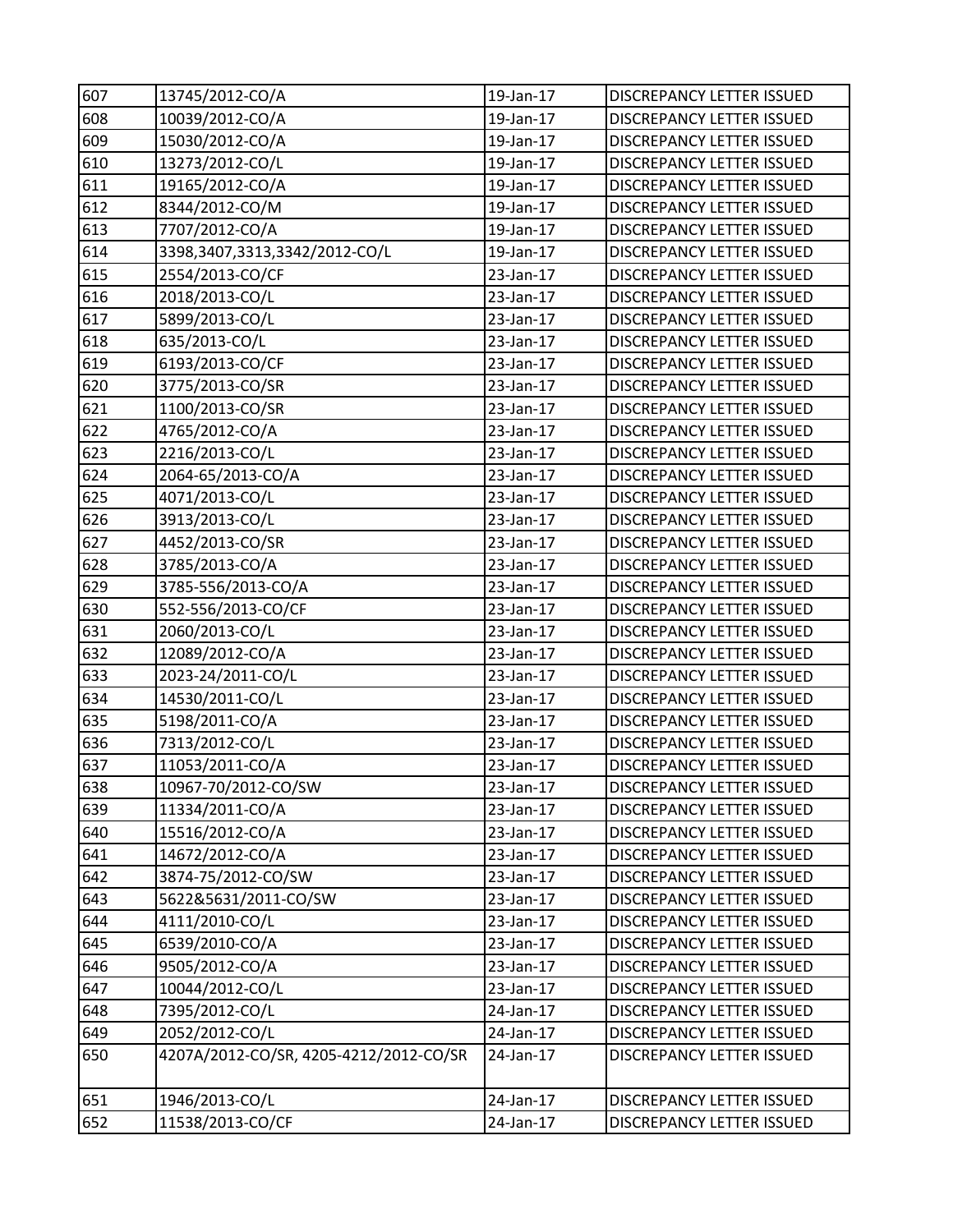| 653 | 10893/2012-CO/SR              | 24-Jan-17       | DISCREPANCY LETTER ISSUED        |
|-----|-------------------------------|-----------------|----------------------------------|
| 654 | 9090/2013-CO/L                | 24-Jan-17       | <b>DISCREPANCY LETTER ISSUED</b> |
| 655 | 3357/2009/CO/L                | 24-Jan-17       | <b>DISCREPANCY LETTER ISSUED</b> |
| 656 | 3391-3392/2013-CO/L           | 24-Jan-17       | DISCREPANCY LETTER ISSUED        |
| 657 | 6089/2013-CO/L                | 24-Jan-17       | DISCREPANCY LETTER ISSUED        |
| 658 | 1226-1227/2013-CO/L           | 24-Jan-17       | DISCREPANCY LETTER ISSUED        |
| 659 | 14457-14460/2012-CO/SR        | 24-Jan-17       | DISCREPANCY LETTER ISSUED        |
| 660 | 2583-2592/2013-CO/CF          | 24-Jan-17       | <b>DISCREPANCY LETTER ISSUED</b> |
| 661 | 111-112/2012-CO/CF            | 24-Jan-17       | DISCREPANCY LETTER ISSUED        |
| 662 | 11933/2010-CO/A               | 24-Jan-17       | DISCREPANCY LETTER ISSUED        |
| 663 | 13402, 13403, 13404/2013-CO/L | 24-Jan-17       | <b>DISCREPANCY LETTER ISSUED</b> |
| 664 | 13545, 13546/2013-CO/SW       | 24-Jan-17       | DISCREPANCY LETTER ISSUED        |
| 665 | 2942/2013-CO/L                | 24-Jan-17       | DISCREPANCY LETTER ISSUED        |
| 666 | 11995/2013-CO/CF              | 24-Jan-17       | DISCREPANCY LETTER ISSUED        |
| 667 | 2842/2013-CO/A                | 24-Jan-17       | DISCREPANCY LETTER ISSUED        |
| 668 | 7558/2013-CO/L                | 24-Jan-17       | <b>DISCREPANCY LETTER ISSUED</b> |
| 669 | 8806/2013-CO/A                | 24-Jan-17       | DISCREPANCY LETTER ISSUED        |
| 670 | 1682, 1683/2013-CO/A          | 24-Jan-17       | DISCREPANCY LETTER ISSUED        |
| 671 | 331/2013-CO/A                 | 24-Jan-17       | <b>DISCREPANCY LETTER ISSUED</b> |
| 672 | 4315/2013-CO/A                | 25-Jan-17       | DISCREPANCY LETTER ISSUED        |
| 673 | 7522-7524/2013-CO/A           | 25-Jan-17       | DISCREPANCY LETTER ISSUED        |
| 674 | 4118/2013-CO/A                | 25-Jan-17       | DISCREPANCY LETTER ISSUED        |
| 675 | 4116/2013-CO/L                | 25-Jan-17       | DISCREPANCY LETTER ISSUED        |
| 676 | 3970/2013-CO/L                | 25-Jan-17       | DISCREPANCY LETTER ISSUED        |
| 677 | 6101,6102/2013-CO/A           | 25-Jan-17       | DISCREPANCY LETTER ISSUED        |
| 678 | 191/2013-CO/A                 | 25-Jan-17       | <b>DISCREPANCY LETTER ISSUED</b> |
| 679 | 228/2013-CO/CF                | 25-Jan-17       | DISCREPANCY LETTER ISSUED        |
| 680 | 6760/2013-CO/A                | 25-Jan-17       | DISCREPANCY LETTER ISSUED        |
| 681 | 4309/2013-CO/L                | 25-Jan-17       | DISCREPANCY LETTER ISSUED        |
| 682 | 10245/2013-CO/L               | 25-Jan-17       | DISCREPANCY LETTER ISSUED        |
| 683 | 4316, 4317/2013-CO/L          | 25-Jan-17       | <b>DISCREPANCY LETTER ISSUED</b> |
| 684 | 2538/2013-CO/SR               | $30 - Jan - 17$ | DISCREPANCY LETTER ISSUED        |
| 685 | 1729/2013-CO/CF               | 30-Jan-17       | DISCREPANCY LETTER ISSUED        |
| 686 | 2928/2013-CO/CF               | 30-Jan-17       | DISCREPANCY LETTER ISSUED        |
| 687 | 1652/2013-CO/SR               | 30-Jan-17       | DISCREPANCY LETTER ISSUED        |
| 688 | 3779/20132-CO/SR              | 30-Jan-17       | DISCREPANCY LETTER ISSUED        |
| 689 | 1495/2013-CO/CF               | 30-Jan-17       | DISCREPANCY LETTER ISSUED        |
| 690 | 5605/2013-CO/A                | 30-Jan-17       | DISCREPANCY LETTER ISSUED        |
| 691 | 2948/2013-CO/L                | 30-Jan-17       | DISCREPANCY LETTER ISSUED        |
| 692 | 7108/2013-CO/L                | 30-Jan-17       | DISCREPANCY LETTER ISSUED        |
| 693 | 3940/2013-CO/L                | 30-Jan-17       | DISCREPANCY LETTER ISSUED        |
| 694 | 990/2013-CO/L                 | 30-Jan-17       | DISCREPANCY LETTER ISSUED        |
| 695 | 8358/2013-CO/L                | 30-Jan-17       | DISCREPANCY LETTER ISSUED        |
| 696 | 273/2013-CO/L                 | 30-Jan-17       | <b>DISCREPANCY LETTER ISSUED</b> |
| 697 | 93-99/2013-CO/A               | 30-Jan-17       | DISCREPANCY LETTER ISSUED        |
| 698 | 2608-2613/2013-CO/A           | 30-Jan-17       | DISCREPANCY LETTER ISSUED        |
| 699 | 5469/2013-CO/A                | 30-Jan-17       | DISCREPANCY LETTER ISSUED        |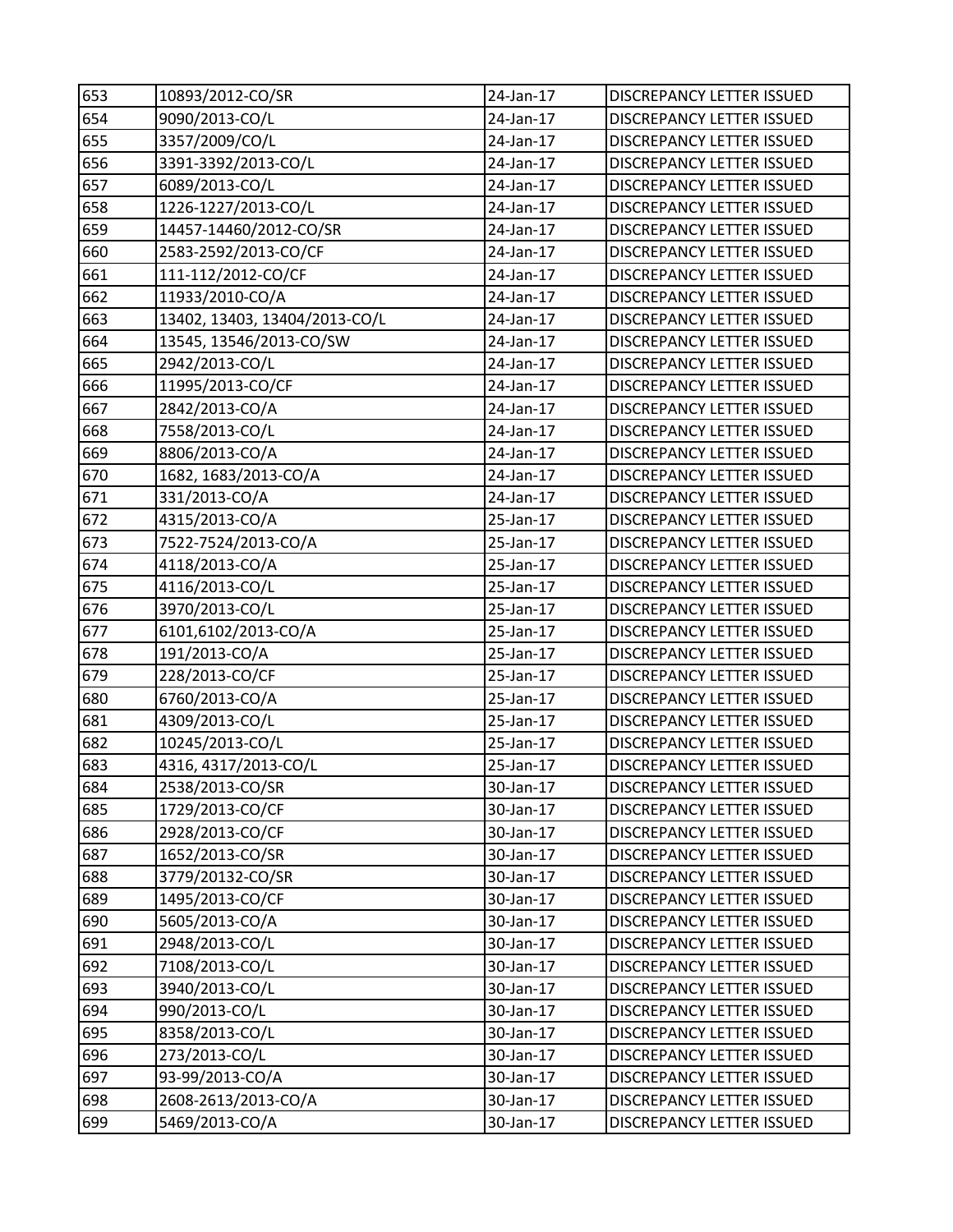| 700 | 1864-65/2013-CO/A          | 30-Jan-17       | DISCREPANCY LETTER ISSUED        |
|-----|----------------------------|-----------------|----------------------------------|
| 701 | 5259/2013-CO/A             | 30-Jan-17       | <b>DISCREPANCY LETTER ISSUED</b> |
| 702 | 4418/2013-CO/A             | 30-Jan-17       | <b>DISCREPANCY LETTER ISSUED</b> |
| 703 | 6182/2013-CO/SR            | 30-Jan-17       | DISCREPANCY LETTER ISSUED        |
| 704 | 11745-747/2012-CO/A        | 30-Jan-17       | DISCREPANCY LETTER ISSUED        |
| 705 | 16518/2012-CO/L            | 30-Jan-17       | DISCREPANCY LETTER ISSUED        |
| 706 | 2878/2012-CO/CF            | 30-Jan-17       | DISCREPANCY LETTER ISSUED        |
| 707 | 9191/2012-CO/SR            | 30-Jan-17       | DISCREPANCY LETTER ISSUED        |
| 708 | 15653-55/2012-CO/L         | 30-Jan-17       | DISCREPANCY LETTER ISSUED        |
| 709 | 16044/2012-CO/CF           | 30-Jan-17       | <b>DISCREPANCY LETTER ISSUED</b> |
| 710 | 11177/2012-CO/SR           | 30-Jan-17       | <b>DISCREPANCY LETTER ISSUED</b> |
| 711 | 14527-28/2012-CO/L         | 30-Jan-17       | DISCREPANCY LETTER ISSUED        |
| 712 | 13276-78/2012-CO/A         | 30-Jan-17       | DISCREPANCY LETTER ISSUED        |
| 713 | 11908/2012-CO/A            | 30-Jan-17       | DISCREPANCY LETTER ISSUED        |
| 714 | 16281-298/2012-CO/SR       | 30-Jan-17       | DISCREPANCY LETTER ISSUED        |
| 715 | 9188/2012-CO/SR            | 30-Jan-17       | <b>DISCREPANCY LETTER ISSUED</b> |
| 716 | 11418/2012-CO/L            | 30-Jan-17       | DISCREPANCY LETTER ISSUED        |
| 717 | 11416/2012-CO/L            | 30-Jan-17       | DISCREPANCY LETTER ISSUED        |
| 718 | 11417/2012-CO/L            | 30-Jan-17       | DISCREPANCY LETTER ISSUED        |
| 719 | 7464/2012-CO/CF            | 30-Jan-17       | <b>DISCREPANCY LETTER ISSUED</b> |
| 720 | 4384-85/2013-CO/SR         | 30-Jan-17       | DISCREPANCY LETTER ISSUED        |
| 721 | 2184-88/2013-CO/L          | 30-Jan-17       | DISCREPANCY LETTER ISSUED        |
| 722 | 574/2013-CO/L              | 30-Jan-17       | DISCREPANCY LETTER ISSUED        |
| 723 | 1007/2013-CO/A             | 30-Jan-17       | DISCREPANCY LETTER ISSUED        |
| 724 | 1927-28/2013-CO/A          | 30-Jan-17       | DISCREPANCY LETTER ISSUED        |
| 725 | 4420/2012-CO/L             | 30-Jan-17       | <b>DISCREPANCY LETTER ISSUED</b> |
| 726 | 395-96,99,401-03/2012-CO/M | 30-Jan-17       | DISCREPANCY LETTER ISSUED        |
| 727 | 6918/2010-CO/L             | 30-Jan-17       | DISCREPANCY LETTER ISSUED        |
| 728 | 10960/2012-CO/SF           | 30-Jan-17       | DISCREPANCY LETTER ISSUED        |
| 729 | 6109/2013-CO/A             | 30-Jan-17       | DISCREPANCY LETTER ISSUED        |
| 730 | 9362,9369-71/2013-CO/L     | 30-Jan-17       | DISCREPANCY LETTER ISSUED        |
| 731 | 6050-58/2013-CO/A          | $30 - Jan - 17$ | DISCREPANCY LETTER ISSUED        |
| 732 | 9178 & 9180/2013-CO/A      | 30-Jan-17       | DISCREPANCY LETTER ISSUED        |
| 733 | 4077-85/2012-CO/SR         | 30-Jan-17       | DISCREPANCY LETTER ISSUED        |
| 734 | 10556/2013-CO/A            | 30-Jan-17       | DISCREPANCY LETTER ISSUED        |
| 735 | 9470/2013-CO/L             | 30-Jan-17       | DISCREPANCY LETTER ISSUED        |
| 736 | 10589/2013-CO/L            | 30-Jan-17       | DISCREPANCY LETTER ISSUED        |
| 737 | 10249/2013-CO/L            | 30-Jan-17       | DISCREPANCY LETTER ISSUED        |
| 738 | 2789-88/2013-CO/CF         | 30-Jan-17       | DISCREPANCY LETTER ISSUED        |
| 739 | 6233/2013-CO/SW            | 30-Jan-17       | DISCREPANCY LETTER ISSUED        |
| 740 | 8249-51/2013-CO/L          | 30-Jan-17       | DISCREPANCY LETTER ISSUED        |
| 741 | 1041-42/2005-CO/L          | 30-Jan-17       | DISCREPANCY LETTER ISSUED        |
| 742 | 9597/2013-CO/L             | 30-Jan-17       | DISCREPANCY LETTER ISSUED        |
| 743 | 5369/2013-CO/A             | 30-Jan-17       | DISCREPANCY LETTER ISSUED        |
| 744 | 10458/2013-CO/L            | 30-Jan-17       | DISCREPANCY LETTER ISSUED        |
| 745 | 880-81/2012-CO/L           | 30-Jan-17       | DISCREPANCY LETTER ISSUED        |
| 746 | 10554/2013-CO/A            | 30-Jan-17       | DISCREPANCY LETTER ISSUED        |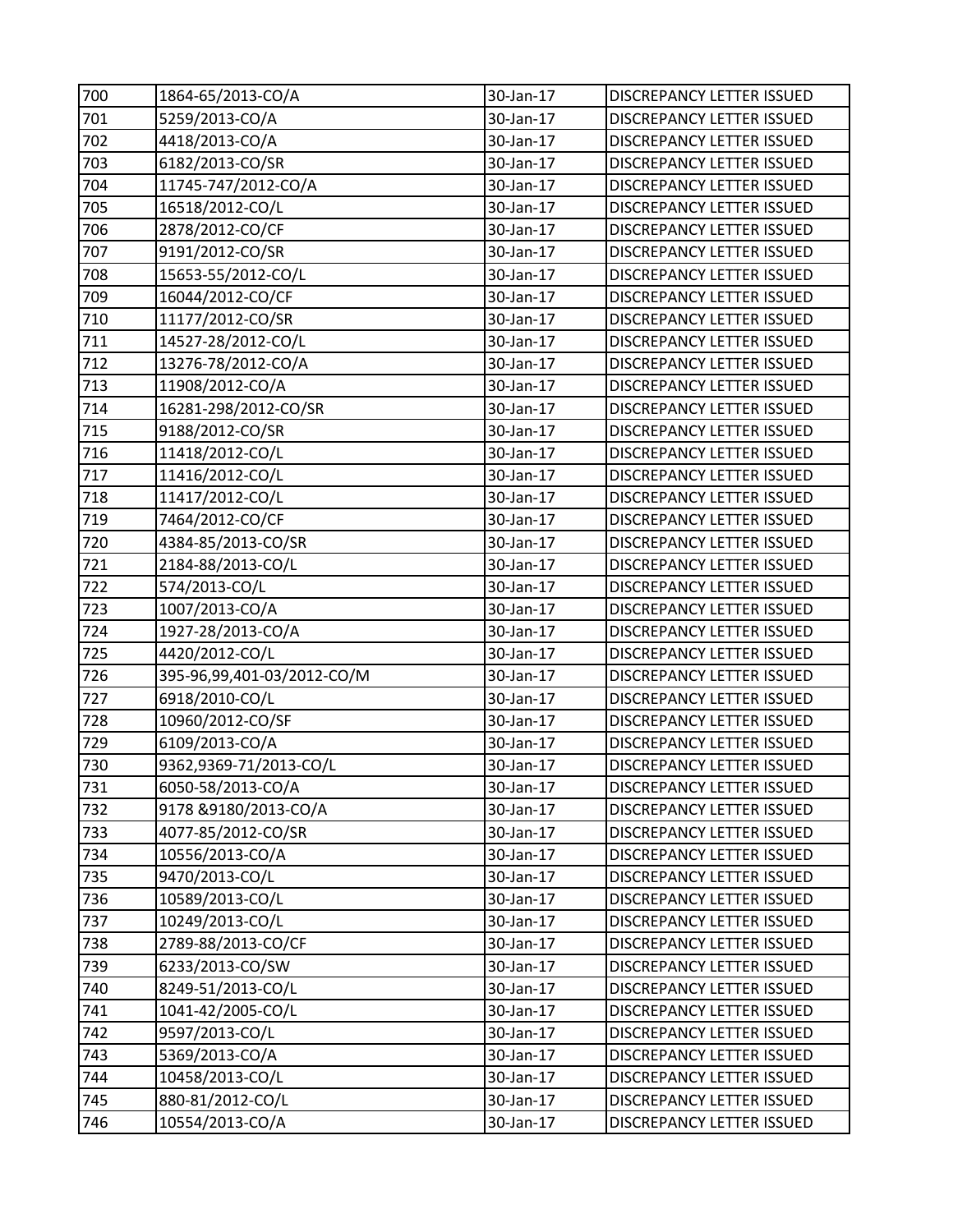| 747 | 2677/2013-CO/L              | 30-Jan-17              | DISCREPANCY LETTER ISSUED        |
|-----|-----------------------------|------------------------|----------------------------------|
| 748 | 508/2013-CO/L               | 30-Jan-17              | <b>DISCREPANCY LETTER ISSUED</b> |
| 749 | 940/2013-CO/L               | 30-Jan-17              | DISCREPANCY LETTER ISSUED        |
| 750 | 4104/2013-CO/A              | 30-Jan-17              | DISCREPANCY LETTER ISSUED        |
| 751 | 286/2013-CO/L               | 30-Jan-17              | DISCREPANCY LETTER ISSUED        |
| 752 | 21/2013-CO/SR               | 30-Jan-17              | DISCREPANCY LETTER ISSUED        |
| 753 | 5483-84/2013-CO/A           | 30-Jan-17              | DISCREPANCY LETTER ISSUED        |
| 754 | 3111/2013-CO/L              | 30-Jan-17              | DISCREPANCY LETTER ISSUED        |
| 755 | 6108,6111,6113-14/2013-CO/A | 30-Jan-17              | DISCREPANCY LETTER ISSUED        |
| 756 | 5324,5326,5331/2013-CO/A    | 30-Jan-17              | DISCREPANCY LETTER ISSUED        |
| 757 | 507/2013-CO/L               | 30-Jan-17              | DISCREPANCY LETTER ISSUED        |
| 758 | 21772/2012-CO/CF            | 30-Jan-17              | DISCREPANCY LETTER ISSUED        |
| 759 | 6017/2013-CO/L              | 30-Jan-17              | DISCREPANCY LETTER ISSUED        |
| 760 | 4662-63/2013-CO/A           | 30-Jan-17              | <b>DISCREPANCY LETTER ISSUED</b> |
| 761 | 4734/2012-CO/SR             | 30-Jan-17              | DISCREPANCY LETTER ISSUED        |
| 762 | 5335/2012-CO/SR             | 30-Jan-17              | DISCREPANCY LETTER ISSUED        |
| 763 | 578/2012-CO/A               | 30-Jan-17              | DISCREPANCY LETTER ISSUED        |
| 764 | 3838-39/2012-CO/L           | 30-Jan-17              | DISCREPANCY LETTER ISSUED        |
| 765 | 29/2012-CO/L                | 30-Jan-17              | DISCREPANCY LETTER ISSUED        |
| 766 | 9643/2012-CO/A              | 30-Jan-17              | <b>DISCREPANCY LETTER ISSUED</b> |
| 767 | 9886-88/2012-CO/SR          | 30-Jan-17              | DISCREPANCY LETTER ISSUED        |
| 768 | 9669/2012-CO/A              | 30-Jan-17              | DISCREPANCY LETTER ISSUED        |
| 769 | 8041/2012-CO/L              | 30-Jan-17              | DISCREPANCY LETTER ISSUED        |
| 770 | 10565/2012-CO/A             | 30-Jan-17              | DISCREPANCY LETTER ISSUED        |
| 771 | 10748/2012-CO/L             | 30-Jan-17              | DISCREPANCY LETTER ISSUED        |
| 772 | 5259/2012-CO/SR             | 30-Jan-17              | <b>DISCREPANCY LETTER ISSUED</b> |
| 773 | 5235/2012-CO/A              | 30-Jan-17              | DISCREPANCY LETTER ISSUED        |
| 774 | 4437/2012-CO/SR             | 30-Jan-17              | DISCREPANCY LETTER ISSUED        |
| 775 | 5512/2012-CO/A              | 30-Jan-17              | DISCREPANCY LETTER ISSUED        |
| 776 | 6018/2013-CO/L              | 30-Jan-17              | DISCREPANCY LETTER ISSUED        |
| 777 | 1333,1338/2013-CO/A         | 30-Jan-17              | <b>DISCREPANCY LETTER ISSUED</b> |
| 778 | 177/2013-CO/SR              | 30-Jan-17              | DISCREPANCY LETTER ISSUED        |
| 779 | 2047/2013-CO/A              | 30-Jan-17              | <b>DISCREPANCY LETTER ISSUED</b> |
| 780 | 3762/2013-CO/L              | 30-Jan-17              | DISCREPANCY LETTER ISSUED        |
| 781 | 1854-55/2013-CO/L           | 30-Jan-17              | DISCREPANCY LETTER ISSUED        |
| 782 | 2440-443/2013-CO/L          | 30-Jan-17              | DISCREPANCY LETTER ISSUED        |
| 783 | 550/2013-CO/SR              | 30-Jan-17              | DISCREPANCY LETTER ISSUED        |
| 784 | 453/2013-CO/SW              | 30-Jan-17              | <b>DISCREPANCY LETTER ISSUED</b> |
| 785 | 2483/2013-CO/A              | 30-Jan-17              | <b>DISCREPANCY LETTER ISSUED</b> |
| 786 | 992/2013-CO/SR              | 30-Jan-17              | <b>DISCREPANCY LETTER ISSUED</b> |
| 787 | 1196/2013-CO/SR             | 30-Jan-17<br>30-Jan-17 | DISCREPANCY LETTER ISSUED        |
| 788 | 607-610/2013-CO/SR          | 30-Jan-17              | DISCREPANCY LETTER ISSUED        |
| 789 | 3763/2013-CO/L              |                        | DISCREPANCY LETTER ISSUED        |
| 790 | 1303-1314/2013-CO/SW        | 30-Jan-17              | <b>DISCREPANCY LETTER ISSUED</b> |
| 791 | 7782/2013-CO/L              | 30-Jan-17              | DISCREPANCY LETTER ISSUED        |
| 792 | 1133/2013-CO/L              | 30-Jan-17              | DISCREPANCY LETTER ISSUED        |
| 793 | 4164/2013-CO/A              | 30-Jan-17              | DISCREPANCY LETTER ISSUED        |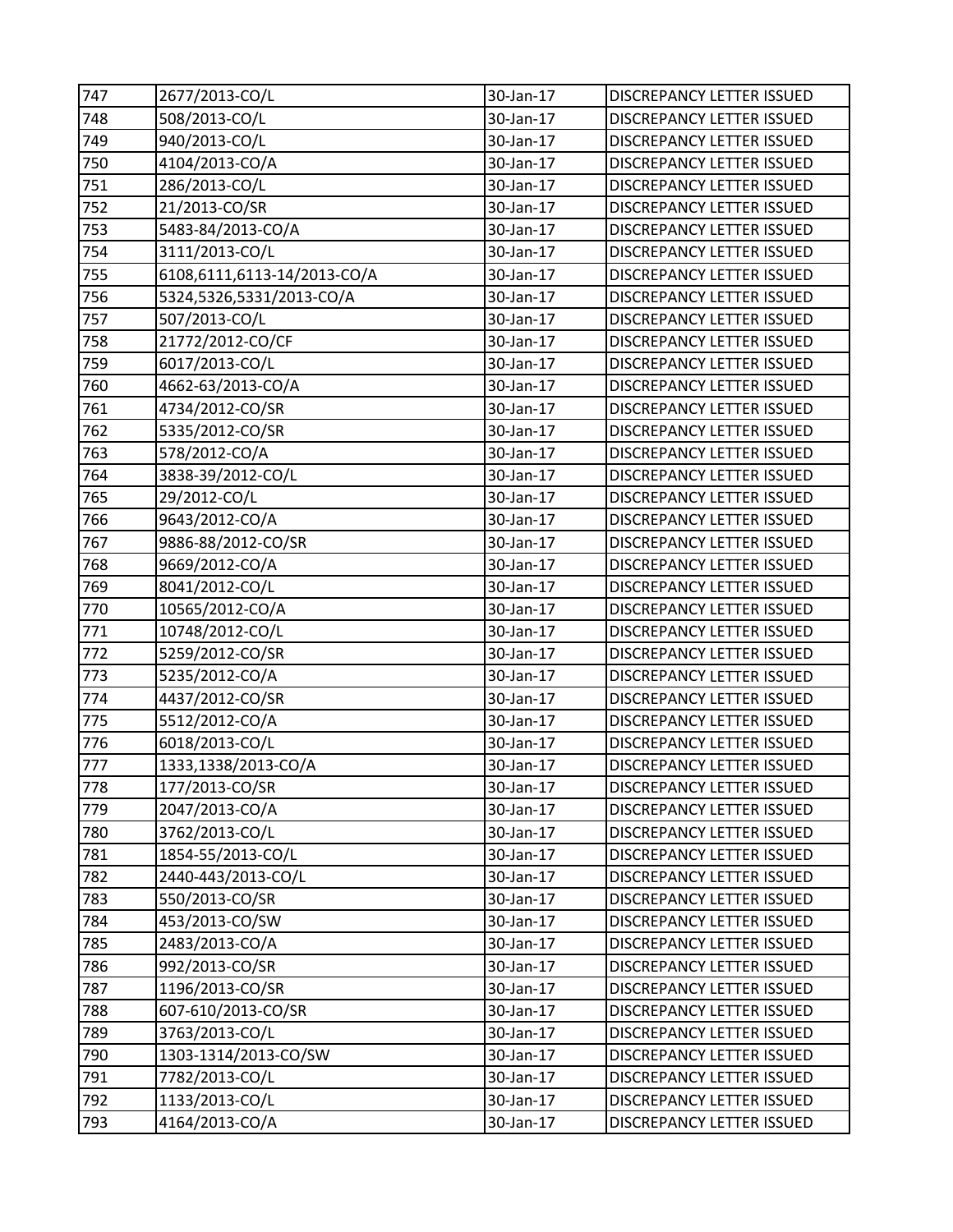| 794 | 1857/2013-CO/A          | 30-Jan-17 | DISCREPANCY LETTER ISSUED        |
|-----|-------------------------|-----------|----------------------------------|
| 795 | 11283-89/2013-CO/A      | 30-Jan-17 | <b>DISCREPANCY LETTER ISSUED</b> |
| 796 | 5423,30,31,32/2013-CO/L | 31-Jan-17 | <b>DISCREPANCY LETTER ISSUED</b> |
| 797 | 8219/2013-CO/A          | 31-Jan-17 | DISCREPANCY LETTER ISSUED        |
| 798 | 987/2013-CO/A           | 31-Jan-17 | DISCREPANCY LETTER ISSUED        |
| 799 | 3120/2013-CO/L          | 31-Jan-17 | DISCREPANCY LETTER ISSUED        |
| 800 | 5049/2013-CO/L          | 31-Jan-17 | DISCREPANCY LETTER ISSUED        |
| 801 | 2101/2013-CO/CF         | 31-Jan-17 | <b>DISCREPANCY LETTER ISSUED</b> |
| 802 | 5042-46/2013-CO/L       | 31-Jan-17 | DISCREPANCY LETTER ISSUED        |
| 803 | 7120/2013-CO/L          | 31-Jan-17 | DISCREPANCY LETTER ISSUED        |
| 804 | 1002/2013-CO/L          | 31-Jan-17 | DISCREPANCY LETTER ISSUED        |
| 805 | 5655/2013-CO/L          | 31-Jan-17 | DISCREPANCY LETTER ISSUED        |
| 806 | 1131/2013-CO/SR         | 31-Jan-17 | DISCREPANCY LETTER ISSUED        |
| 807 | 13574/2012-CO/L         | 31-Jan-17 | <b>DISCREPANCY LETTER ISSUED</b> |
| 808 | 11163/2012-CO/L         | 31-Jan-17 | DISCREPANCY LETTER ISSUED        |
| 809 | 8651/2011-CO/L          | 31-Jan-17 | DISCREPANCY LETTER ISSUED        |
| 810 | 14733/2011-CO/A         | 31-Jan-17 | DISCREPANCY LETTER ISSUED        |
| 811 | 15500/2011-CO/L         | 31-Jan-17 | DISCREPANCY LETTER ISSUED        |
| 812 | 5-9/2013-CO/L           | 31-Jan-17 | DISCREPANCY LETTER ISSUED        |
| 813 | 10598/2013-CO/L         | 31-Jan-17 | <b>DISCREPANCY LETTER ISSUED</b> |
| 814 | 9708/2013-CO/L          | 31-Jan-17 | DISCREPANCY LETTER ISSUED        |
| 815 | 2703-04/2013-CO/L       | 31-Jan-17 | DISCREPANCY LETTER ISSUED        |
| 816 | 5522/2013-CO/A          | 31-Jan-17 | DISCREPANCY LETTER ISSUED        |
| 817 | 6243-44/2013-CO/A       | 31-Jan-17 | DISCREPANCY LETTER ISSUED        |
| 818 | 422-431/2013-CO/L       | 31-Jan-17 | DISCREPANCY LETTER ISSUED        |
| 819 | 660&666/2013-CO/L       | 31-Jan-17 | <b>DISCREPANCY LETTER ISSUED</b> |
| 820 | 4419/20132-CO/SW        | 31-Jan-17 | DISCREPANCY LETTER ISSUED        |
| 821 | 1688/2013-CO/A          | 31-Jan-17 | DISCREPANCY LETTER ISSUED        |
| 822 | 2333/2013-CO/L          | 31-Jan-17 | DISCREPANCY LETTER ISSUED        |
| 823 | 8667-70/2013-CO/L       | 31-Jan-17 | DISCREPANCY LETTER ISSUED        |
| 824 | 8645/2013-CO/M          | 31-Jan-17 | <b>DISCREPANCY LETTER ISSUED</b> |
| 825 | 6615/2013-CO/A          | 31-Jan-17 | DISCREPANCY LETTER ISSUED        |
| 826 | 6613/2013-CO/A          | 31-Jan-17 | DISCREPANCY LETTER ISSUED        |
| 827 | 7023/2013-CO/A          | 31-Jan-17 | DISCREPANCY LETTER ISSUED        |
| 828 | 6337/2013-CO/A          | 31-Jan-17 | DISCREPANCY LETTER ISSUED        |
| 829 | 7216/2013-CO/L          | 31-Jan-17 | DISCREPANCY LETTER ISSUED        |
| 830 | 6786/2013-CO/L          | 31-Jan-17 | DISCREPANCY LETTER ISSUED        |
| 831 | 8658/2013-CO/SW         | 31-Jan-17 | <b>DISCREPANCY LETTER ISSUED</b> |
| 832 | 7121/2013-CO/L          | 31-Jan-17 | <b>DISCREPANCY LETTER ISSUED</b> |
| 833 | 4233/2013-CO/L          | 31-Jan-17 | DISCREPANCY LETTER ISSUED        |
| 834 | 6750/2013-CO/SR         | 31-Jan-17 | DISCREPANCY LETTER ISSUED        |
| 835 | 7249/2013-CO/A          | 31-Jan-17 | DISCREPANCY LETTER ISSUED        |
| 836 | 8534/2013-CO/A          | 31-Jan-17 | DISCREPANCY LETTER ISSUED        |
| 837 | 9020-23/2013-CO/A       | 31-Jan-17 | <b>DISCREPANCY LETTER ISSUED</b> |
| 838 | 9020-23/2013-CO/A       | 31-Jan-17 | DISCREPANCY LETTER ISSUED        |
| 839 | 8114 TO 8122/2010-CO/SR | 31-Jan-17 | DISCREPANCY LETTER ISSUED        |
| 840 | 1035/2010-CO/A          | 31-Jan-17 | DISCREPANCY LETTER ISSUED        |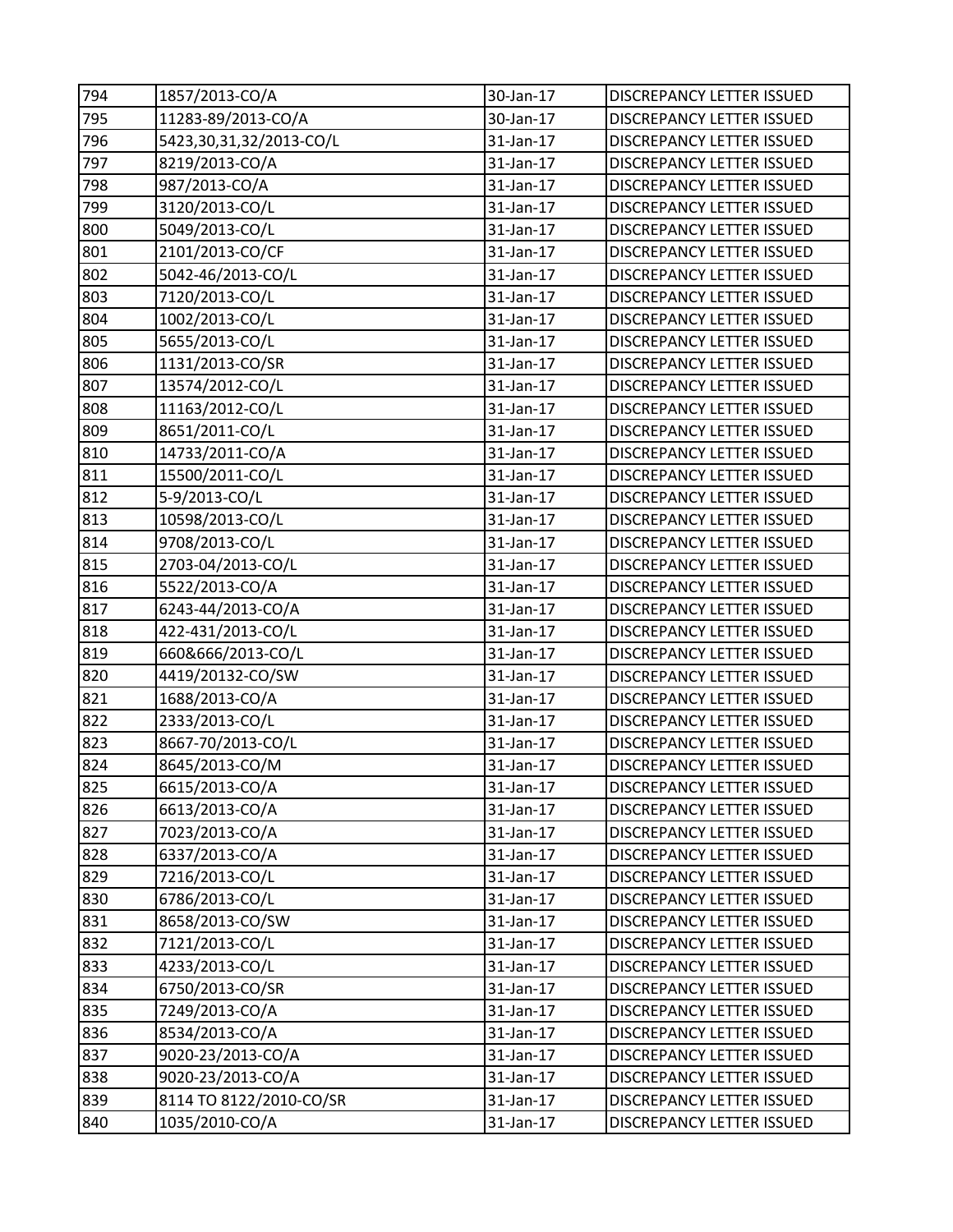| 841 | 8113/2010-CO/SR                         | 31-Jan-17  | DISCREPANCY LETTER ISSUED        |
|-----|-----------------------------------------|------------|----------------------------------|
| 842 | 8044/2012-CO/L                          | 31-Jan-17  | DISCREPANCY LETTER ISSUED        |
| 843 | 4113/2013-CO/A                          | $1-Feb-17$ | DISCREPANCY LETTER ISSUED        |
| 844 | 4099/2013-CO/A                          | $1-Feb-17$ | DISCREPANCY LETTER ISSUED        |
| 845 | 4098/2013-CO/L                          | $1-Feb-17$ | DISCREPANCY LETTER ISSUED        |
| 846 | 5283/2013-CO/L                          | $1-Feb-17$ | DISCREPANCY LETTER ISSUED        |
| 847 | 223/2013-CO/A                           | $1-Feb-17$ | DISCREPANCY LETTER ISSUED        |
| 848 | 2642, 2643, 2644, 2645, 2646/2013-CO/SR | 1-Feb-17   | DISCREPANCY LETTER ISSUED        |
| 849 | 8530/2013-CO/L                          | $1-Feb-17$ | DISCREPANCY LETTER ISSUED        |
| 850 | 5113/2013-CO/L                          | $1-Feb-17$ | DISCREPANCY LETTER ISSUED        |
| 851 | 10617/2013-CO/CF                        | $1-Feb-17$ | DISCREPANCY LETTER ISSUED        |
| 852 | 5536/2013-CO/SW                         | 1-Feb-17   | DISCREPANCY LETTER ISSUED        |
| 853 | 6366/2013-CO/L                          | $1-Feb-17$ | DISCREPANCY LETTER ISSUED        |
| 854 | 4645/2013-CO/L                          | $1-Feb-17$ | DISCREPANCY LETTER ISSUED        |
| 855 | 5379/2013-CO/A                          | $1-Feb-17$ | DISCREPANCY LETTER ISSUED        |
| 856 | 6637/2013-CO/L                          | $1-Feb-17$ | DISCREPANCY LETTER ISSUED        |
| 857 | 551/2013-CO/L                           | $1-Feb-17$ | DISCREPANCY LETTER ISSUED        |
| 858 | 6590/2013-CO/A                          | $1-Feb-17$ | DISCREPANCY LETTER ISSUED        |
| 859 | 9059/2013-CO/CF                         | $1-Feb-17$ | DISCREPANCY LETTER ISSUED        |
| 860 | 8527/2013-CO/L                          | $1-Feb-17$ | DISCREPANCY LETTER ISSUED        |
| 861 | 8528/2013-CO/L                          | $1-Feb-17$ | DISCREPANCY LETTER ISSUED        |
| 862 | 7030/2013-CO/A                          | $1-Feb-17$ | DISCREPANCY LETTER ISSUED        |
| 863 | 6105/2013-CO/A                          | $1-Feb-17$ | DISCREPANCY LETTER ISSUED        |
| 864 | 7029/2013-CO/A                          | $1-Feb-17$ | DISCREPANCY LETTER ISSUED        |
| 865 | 5231/2013-CO/CF                         | $1-Feb-17$ | DISCREPANCY LETTER ISSUED        |
| 866 | 6938/2013-CO/A                          | $1-Feb-17$ | DISCREPANCY LETTER ISSUED        |
| 867 | 6121/2013-CO/L                          | $1-Feb-17$ | <b>DISCREPANCY LETTER ISSUED</b> |
| 868 | 683/2013-CO/A                           | $1-Feb-17$ | DISCREPANCY LETTER ISSUED        |
| 869 | 4864/2013-CO/CF                         | $1-Feb-17$ | DISCREPANCY LETTER ISSUED        |
| 870 | 10489/2013-CO/L                         | $1-Feb-17$ | DISCREPANCY LETTER ISSUED        |
| 871 | 8529/2013-CO/L                          | 1-Feb-17   | DISCREPANCY LETTER ISSUED        |
| 872 | 8533/2013-CO/A                          | $1-Feb-17$ | DISCREPANCY LETTER ISSUED        |
| 873 | 8536/2013-CO/L                          | $1-Feb-17$ | DISCREPANCY LETTER ISSUED        |
| 874 | 1805/2017-CO/L                          | $1-Feb-17$ | DISCREPANCY LETTER ISSUED        |
| 875 | 503/2013-CO/L                           | 1-Feb-17   | DISCREPANCY LETTER ISSUED        |
| 876 | 5566-70,5572,7774/2013-CO/A             | $1-Feb-17$ | DISCREPANCY LETTER ISSUED        |
| 877 | 10048/2011-CO/L                         | $1-Feb-17$ | DISCREPANCY LETTER ISSUED        |
| 878 | 5273/2011-CO/M                          | 1-Feb-17   | DISCREPANCY LETTER ISSUED        |
| 879 | 10908/2011-CO/A                         | $1-Feb-17$ | DISCREPANCY LETTER ISSUED        |
| 880 | 1948/2011-CO/A                          | $1-Feb-17$ | DISCREPANCY LETTER ISSUED        |
| 881 | 2821/2013-CO/L                          | 1-Feb-17   | DISCREPANCY LETTER ISSUED        |
| 882 | 1738/2013-CO/A                          | $1-Feb-17$ | DISCREPANCY LETTER ISSUED        |
| 883 | 3604/2013-CO/SW                         | 1-Feb-17   | DISCREPANCY LETTER ISSUED        |
| 884 | 8657/2013-CO/A                          | $1-Feb-17$ | DISCREPANCY LETTER ISSUED        |
| 885 | 8535/2013-CO/L                          | $1-Feb-17$ | DISCREPANCY LETTER ISSUED        |
| 886 | 8859/2013-CO/A                          | $1-Feb-17$ | DISCREPANCY LETTER ISSUED        |
| 887 | 8656/2013-CO/A                          | $1-Feb-17$ | DISCREPANCY LETTER ISSUED        |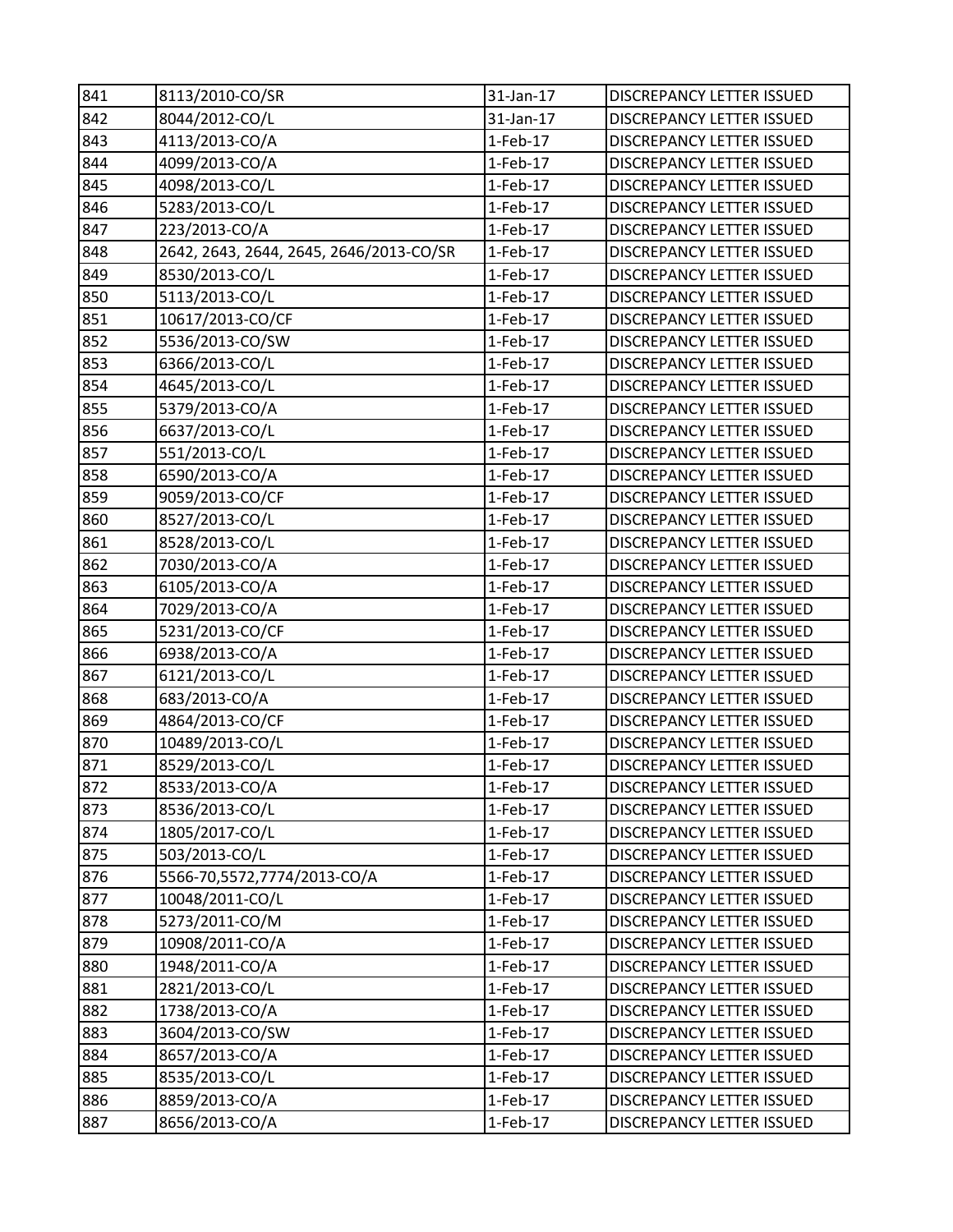| 888 | 10694/2013-CO/L                 | $1-Feb-17$  | DISCREPANCY LETTER ISSUED        |
|-----|---------------------------------|-------------|----------------------------------|
| 889 | 8537/2013-CO/L                  | $1-Feb-17$  | DISCREPANCY LETTER ISSUED        |
| 890 | 11390-398/2013-CO/SR            | $1-Feb-17$  | DISCREPANCY LETTER ISSUED        |
| 891 | 2633,2670-77,2585-90/2011-CO/SR | $1-Feb-17$  | DISCREPANCY LETTER ISSUED        |
| 892 | 6951-55/2011-CO/SR              | $1-Feb-17$  | DISCREPANCY LETTER ISSUED        |
| 893 | 2134-35/2013-CO/L               | $1-Feb-17$  | DISCREPANCY LETTER ISSUED        |
| 894 | 346/2011-CO/A                   | $1-Feb-17$  | DISCREPANCY LETTER ISSUED        |
| 895 | 1709/2011-CO/L                  | $1-Feb-17$  | DISCREPANCY LETTER ISSUED        |
| 896 | 3024/2011-CO/A                  | 1-Feb-17    | DISCREPANCY LETTER ISSUED        |
| 897 | 4348/2013-CO/L                  | $1-Feb-17$  | DISCREPANCY LETTER ISSUED        |
| 898 | 5223/2013-CO/A                  | $1-Feb-17$  | DISCREPANCY LETTER ISSUED        |
| 899 | 14043/2011-CO/L                 | 1-Feb-17    | DISCREPANCY LETTER ISSUED        |
| 900 | 2197-2200/2013-CO/L             | $1-Feb-17$  | DISCREPANCY LETTER ISSUED        |
| 901 | 13124-129/2013-CO/A             | $1-Feb-17$  | DISCREPANCY LETTER ISSUED        |
| 902 | 13131-140/2013-CO/L             | $1-Feb-17$  | <b>DISCREPANCY LETTER ISSUED</b> |
| 903 | 11884-886/2013-CO/A             | $1-Feb-17$  | DISCREPANCY LETTER ISSUED        |
| 904 | 10410-415/2013-CO/SR            | $1-Feb-17$  | DISCREPANCY LETTER ISSUED        |
| 905 | 8948-51, 8945-46/2012-CO/L      | $1-Feb-17$  | DISCREPANCY LETTER ISSUED        |
| 906 | 11709,712,713/2013-CO/A         | 1-Feb-17    | DISCREPANCY LETTER ISSUED        |
| 907 | 11660/2013-CO/L                 | $1-Feb-17$  | DISCREPANCY LETTER ISSUED        |
| 908 | 10243/2013-CO/SR                | $1-Feb-17$  | DISCREPANCY LETTER ISSUED        |
| 909 | 11202/2013-CO/L                 | $1-Feb-17$  | DISCREPANCY LETTER ISSUED        |
| 910 | 4804/2013-CO/SR                 | $1-Feb-17$  | DISCREPANCY LETTER ISSUED        |
| 911 | 3868/2013-CO/A                  | $1-Feb-17$  | DISCREPANCY LETTER ISSUED        |
| 912 | 5622/2013-CO/A                  | $1-Feb-17$  | DISCREPANCY LETTER ISSUED        |
| 913 | 7454/2013-CO/L                  | $1-Feb-17$  | DISCREPANCY LETTER ISSUED        |
| 914 | 9524/2013-CO/A                  | $1-Feb-17$  | DISCREPANCY LETTER ISSUED        |
| 915 | 13186/2013-CO/L                 | 1-Feb-17    | DISCREPANCY LETTER ISSUED        |
| 916 | 4400/2013-CO/L                  | $1-Feb-17$  | DISCREPANCY LETTER ISSUED        |
| 917 | 2632-34/2013-CO/L               | $2$ -Feb-17 | DISCREPANCY LETTER ISSUED        |
| 918 | 10059/2013-CO/A                 | $2$ -Feb-17 | DISCREPANCY LETTER ISSUED        |
| 919 | 1559/2013-CO/L                  | $2$ -Feb-17 | DISCREPANCY LETTER ISSUED        |
| 920 | 4888/2013-CO/SR                 | 2-Feb-17    | DISCREPANCY LETTER ISSUED        |
| 921 | 334/2013-CO/SW                  | $2-Feb-17$  | DISCREPANCY LETTER ISSUED        |
| 922 | 9268/2013-CO/SR                 | 2-Feb-17    | DISCREPANCY LETTER ISSUED        |
| 923 | 2866/2013-CO/A                  | $2$ -Feb-17 | DISCREPANCY LETTER ISSUED        |
| 924 | 12074/2013-CO/SR                | 2-Feb-17    | DISCREPANCY LETTER ISSUED        |
| 925 | 11834/2013-CO/SW                | $2$ -Feb-17 | DISCREPANCY LETTER ISSUED        |
| 926 | 6827/2013-CO/L                  | $2$ -Feb-17 | DISCREPANCY LETTER ISSUED        |
| 927 | 9644/2013-CO/L                  | $2$ -Feb-17 | DISCREPANCY LETTER ISSUED        |
| 928 | 4613/2013-CO/SW                 | 2-Feb-17    | DISCREPANCY LETTER ISSUED        |
| 929 | 2520/2013-CO/A                  | 2-Feb-17    | DISCREPANCY LETTER ISSUED        |
| 930 | 2383/2013-CO/A                  | 2-Feb-17    | DISCREPANCY LETTER ISSUED        |
| 931 | 5048/2013-CO/A                  | $2-Feb-17$  | DISCREPANCY LETTER ISSUED        |
| 932 | 1998/2013-CO/A                  | $2-Feb-17$  | DISCREPANCY LETTER ISSUED        |
| 933 | 4102/2013-CO/L                  | 2-Feb-17    | DISCREPANCY LETTER ISSUED        |
| 934 | 4371-73/2013-CO/SR              | $2$ -Feb-17 | DISCREPANCY LETTER ISSUED        |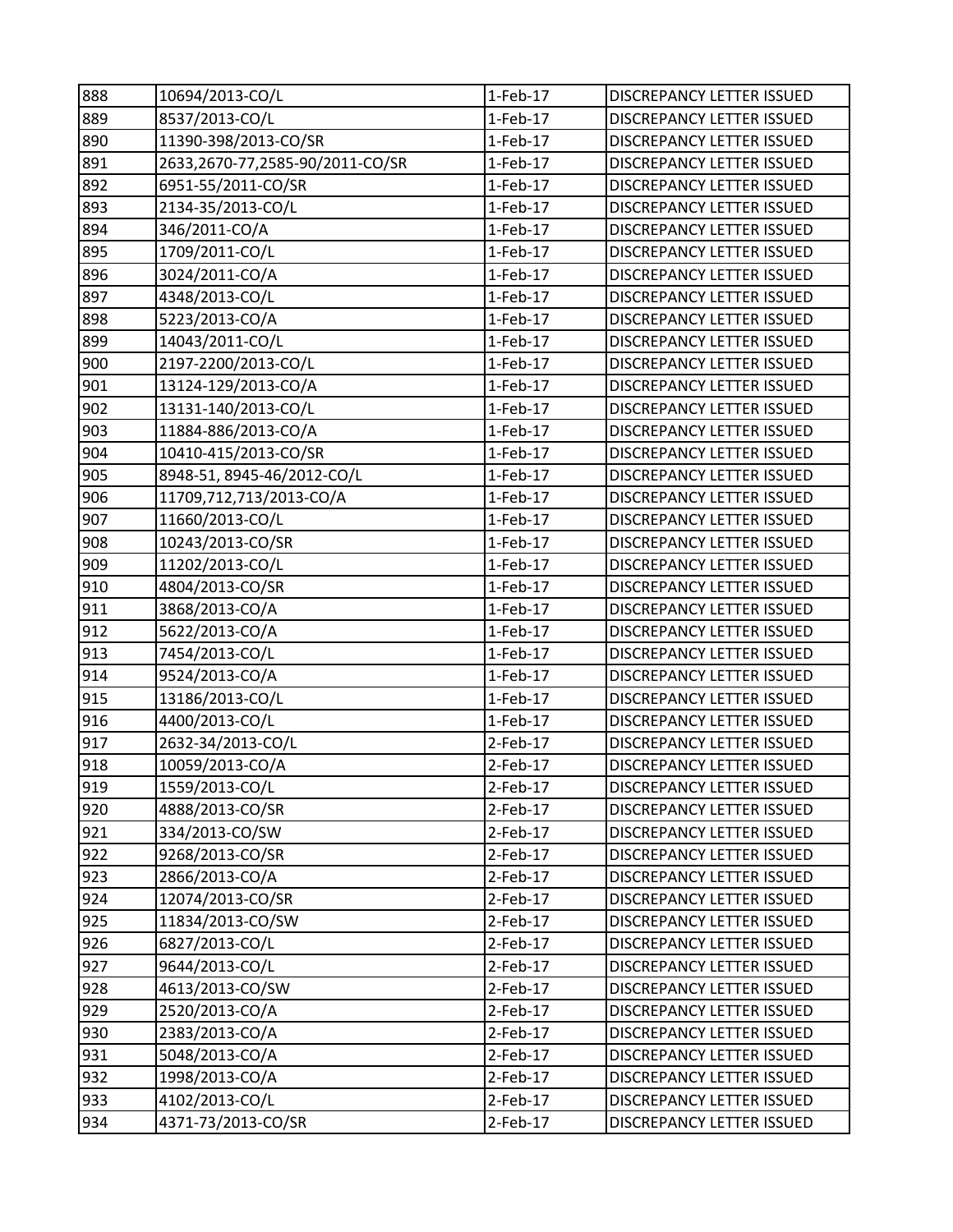| 935 | 1173/2013-CO/L                           | 2-Feb-17    | <b>DISCREPANCY LETTER ISSUED</b> |
|-----|------------------------------------------|-------------|----------------------------------|
| 936 | 2939/2013-CO/SR                          | 2-Feb-17    | <b>DISCREPANCY LETTER ISSUED</b> |
| 937 | 4329/2013-CO/CF                          | $2-Feb-17$  | <b>DISCREPANCY LETTER ISSUED</b> |
| 938 | 2940/2013-CO/L                           | $2-Feb-17$  | DISCREPANCY LETTER ISSUED        |
| 939 | 2943/2013-CO/A                           | $2-Feb-17$  | DISCREPANCY LETTER ISSUED        |
| 940 | 6759/2013-CO/A                           | $2-Feb-17$  | DISCREPANCY LETTER ISSUED        |
| 941 | 4214/2013-CO/L                           | 2-Feb-17    | DISCREPANCY LETTER ISSUED        |
| 942 | 4287/2013-CO/L                           | 2-Feb-17    | DISCREPANCY LETTER ISSUED        |
| 943 | 3259/2013-CO/A                           | $2$ -Feb-17 | DISCREPANCY LETTER ISSUED        |
| 944 | 2132/2013-CO/L                           | $2-Feb-17$  | DISCREPANCY LETTER ISSUED        |
| 945 | 4485,87,4490-94/2013-CO/A                | $2-Feb-17$  | <b>DISCREPANCY LETTER ISSUED</b> |
| 946 | 7594/2011-CO/SR                          | 2-Feb-17    | DISCREPANCY LETTER ISSUED        |
| 947 | 13613/2011-CO/A                          | 2-Feb-17    | DISCREPANCY LETTER ISSUED        |
| 948 | 1423/2011-CO/L                           | $2$ -Feb-17 | DISCREPANCY LETTER ISSUED        |
| 949 | 1557/2011-CO/CF                          | $2-Feb-17$  | DISCREPANCY LETTER ISSUED        |
| 950 | 14021/2011-CO/A                          | $2-Feb-17$  | <b>DISCREPANCY LETTER ISSUED</b> |
| 951 | 15504/2011-CO/L                          | 2-Feb-17    | DISCREPANCY LETTER ISSUED        |
| 952 | 6453/2010-CO/L                           | $2-Feb-17$  | DISCREPANCY LETTER ISSUED        |
| 953 | 11594/2009-CO/A                          | $2$ -Feb-17 | DISCREPANCY LETTER ISSUED        |
| 954 | 2160/2010-CO/L                           | $2$ -Feb-17 | DISCREPANCY LETTER ISSUED        |
| 955 | 9758/2012-CO/L                           | $2$ -Feb-17 | <b>DISCREPANCY LETTER ISSUED</b> |
| 956 | 8715/2013-CO/L                           | 2-Feb-17    | DISCREPANCY LETTER ISSUED        |
| 957 | 10456/2012-CO/L                          | $2-Feb-17$  | DISCREPANCY LETTER ISSUED        |
| 958 | 5750-51/2012-CO/CF                       | 2-Feb-17    | DISCREPANCY LETTER ISSUED        |
| 959 | 129/2013-CO/A                            | 2-Feb-17    | DISCREPANCY LETTER ISSUED        |
| 960 | 5955/2011-CO/L                           | $2-Feb-17$  | DISCREPANCY LETTER ISSUED        |
| 961 | 2966/2013-CO/A                           | 2-Feb-17    | DISCREPANCY LETTER ISSUED        |
| 962 | 2047/2013-CO/A                           | $2-Feb-17$  | DISCREPANCY LETTER ISSUED        |
| 963 | 2753-54/2013-CO/L                        | 2-Feb-17    | DISCREPANCY LETTER ISSUED        |
| 964 | 2180-83/2013-CO/L                        | 2-Feb-17    | <b>DISCREPANCY LETTER ISSUED</b> |
| 965 | 3182/2012-CO/L                           | $2$ -Feb-17 | <b>DISCREPANCY LETTER ISSUED</b> |
| 966 | 3397/2010-CO/L                           | $2-Feb-17$  | <b>DISCREPANCY LETTER ISSUED</b> |
| 967 | 4425/2013-CO/A                           | 2-Feb-17    | <b>DISCREPANCY LETTER ISSUED</b> |
| 968 | 9800/2012-CO/L                           | 2-Feb-17    | DISCREPANCY LETTER ISSUED        |
| 969 | 15641-43/2012-CO/L                       | 2-Feb-17    | <b>DISCREPANCY LETTER ISSUED</b> |
| 970 | 13266/2011-CO/L                          | 2-Feb-17    | <b>DISCREPANCY LETTER ISSUED</b> |
| 971 | 2030/2011-CO/A                           | 2-Feb-17    | DISCREPANCY LETTER ISSUED        |
| 972 |                                          | $2-Feb-17$  | DISCREPANCY LETTER ISSUED        |
| 973 | 8955/8960/2012-CO/SR                     | $2$ -Feb-17 | <b>DISCREPANCY LETTER ISSUED</b> |
| 974 | 8956-57/8959/2012-CO/SR                  | 2-Feb-17    | <b>DISCREPANCY LETTER ISSUED</b> |
| 975 | 5419-21/2013-CO/A                        | $2-Feb-17$  | DISCREPANCY LETTER ISSUED        |
| 976 | 11028/2013-CO/L                          | 2-Feb-17    | DISCREPANCY LETTER ISSUED        |
| 977 | 10452,455,456,475,476,471,472/2013-CO/SW | $2$ -Feb-17 | DISCREPANCY LETTER ISSUED        |
| 978 | 4165-66/2013-CO/L                        | 2-Feb-17    | <b>DISCREPANCY LETTER ISSUED</b> |
| 979 | 3312/2013-CO/SR                          | 3-Feb-17    | DISCREPANCY LETTER ISSUED        |
| 980 | 7719/2013-CO/SR                          | 3-Feb-17    | DISCREPANCY LETTER ISSUED        |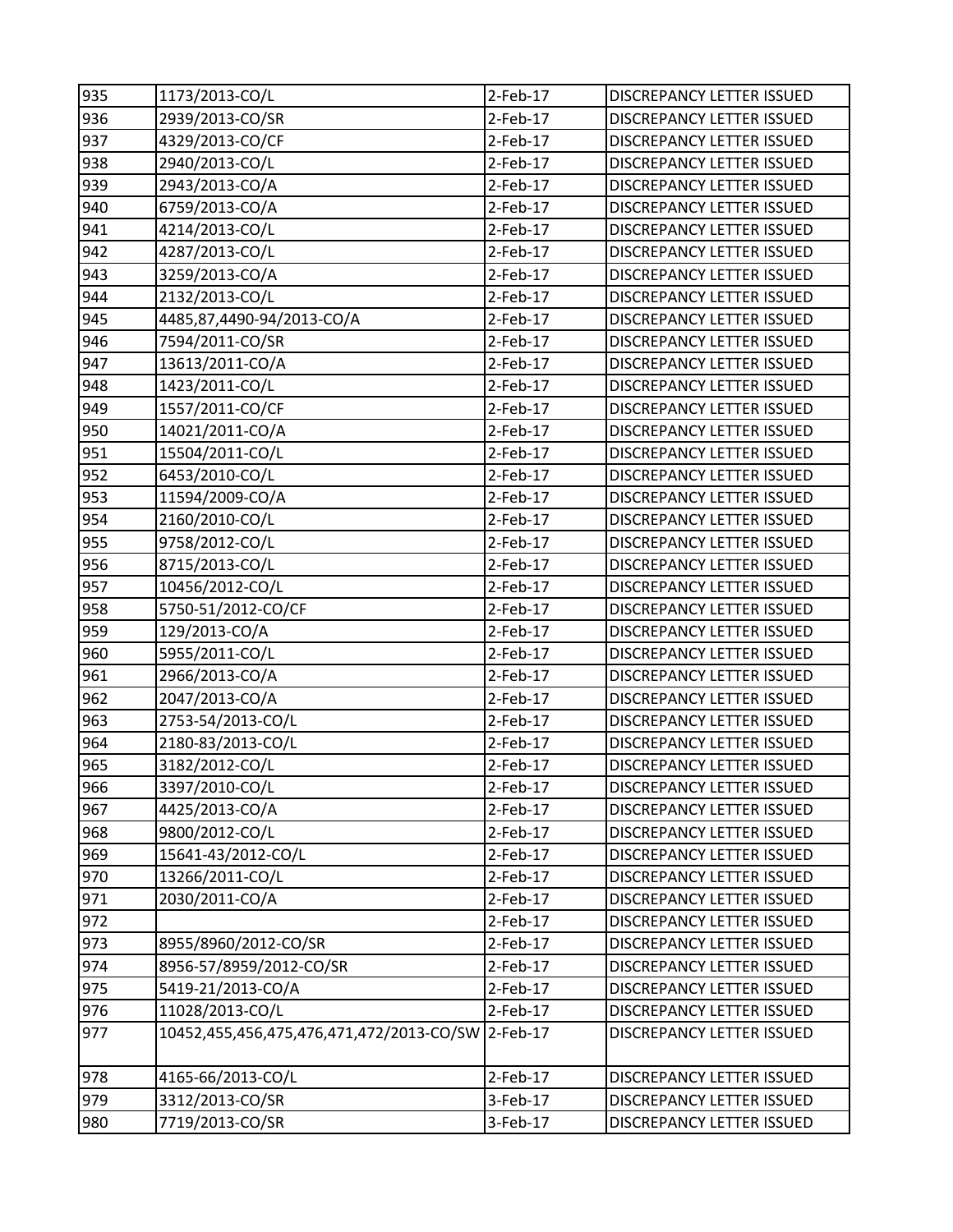| 981  | 2968/2013-CO/SW                   | 3-Feb-17 | DISCREPANCY LETTER ISSUED        |
|------|-----------------------------------|----------|----------------------------------|
| 982  | 4982/2013-CO/A                    | 3-Feb-17 | DISCREPANCY LETTER ISSUED        |
| 983  | 7150/2013-CO/A                    | 3-Feb-17 | DISCREPANCY LETTER ISSUED        |
| 984  | 6169/2013-CO/A                    | 3-Feb-17 | DISCREPANCY LETTER ISSUED        |
| 985  | 2002/2012-CO/SR & 2003/2012-CO/CF | 3-Feb-17 | <b>DISCREPANCY LETTER ISSUED</b> |
| 986  | 1277/2013-CO/A                    | 3-Feb-17 | DISCREPANCY LETTER ISSUED        |
| 987  | 10047/2013-CO/SR                  | 3-Feb-17 | DISCREPANCY LETTER ISSUED        |
| 988  | 11319/2013-CO/A                   | 3-Feb-17 | DISCREPANCY LETTER ISSUED        |
| 989  | 6284-85/2013-CO/A                 | 3-Feb-17 | DISCREPANCY LETTER ISSUED        |
| 990  | 8412/2013-CO/SR                   | 3-Feb-17 | DISCREPANCY LETTER ISSUED        |
| 991  | 8444-45/2013-CO/L                 | 3-Feb-17 | DISCREPANCY LETTER ISSUED        |
| 992  | 11916/2013-CO/L                   | 3-Feb-17 | DISCREPANCY LETTER ISSUED        |
| 993  | 9699/2013-CO/L                    | 3-Feb-17 | DISCREPANCY LETTER ISSUED        |
| 994  | 5397-98/2013-CO/A                 | 3-Feb-17 | DISCREPANCY LETTER ISSUED        |
| 995  | 53435395/2013-CO/A                | 3-Feb-17 | DISCREPANCY LETTER ISSUED        |
| 996  | 8779/2013-CO/A                    | 3-Feb-17 | DISCREPANCY LETTER ISSUED        |
| 997  | 8564/2013-CO/SR                   | 3-Feb-17 | DISCREPANCY LETTER ISSUED        |
| 998  | 8544/2013-CO/A                    | 3-Feb-17 | DISCREPANCY LETTER ISSUED        |
| 999  | 11370/2013-CO/A                   | 3-Feb-17 | DISCREPANCY LETTER ISSUED        |
| 1000 | 862/2013-CO/A                     | 3-Feb-17 | DISCREPANCY LETTER ISSUED        |
| 1001 | 13492/2013-CO/SW                  | 3-Feb-17 | DISCREPANCY LETTER ISSUED        |
| 1002 | 8692/2013-CO/SW                   | 3-Feb-17 | DISCREPANCY LETTER ISSUED        |
| 1003 | 3132-34/2013-CO/L                 | 3-Feb-17 | <b>DISCREPANCY LETTER ISSUED</b> |
| 1004 | 5047/2013-CO/SR                   | 3-Feb-17 | DISCREPANCY LETTER ISSUED        |
| 1005 | 10118/2013-CO/L                   | 3-Feb-17 | DISCREPANCY LETTER ISSUED        |
| 1006 | 3883/2013-CO/L                    | 3-Feb-17 | DISCREPANCY LETTER ISSUED        |
| 1007 | 2231/2013-CO/L & 2232/2013-CO/SR  | 3-Feb-17 | DISCREPANCY LETTER ISSUED        |
| 1008 | 765/2013-CO/A                     | 3-Feb-17 | DISCREPANCY LETTER ISSUED        |
| 1009 | 2854-2863/2013-CO/SR              | 3-Feb-17 | DISCREPANCY LETTER ISSUED        |
| 1010 | 5399-5407/2013-CO/A               | 3-Feb-17 | DISCREPANCY LETTER ISSUED        |
| 1011 | 484/2013-CO/L                     | 3-Feb-17 | <b>DISCREPANCY LETTER ISSUED</b> |
| 1012 | 323/2013-CO/A                     | 3-Feb-17 | DISCREPANCY LETTER ISSUED        |
| 1013 | 1564/2013-CO/L                    | 3-Feb-17 | DISCREPANCY LETTER ISSUED        |
| 1014 | 4121/2013-CO/A                    | 3-Feb-17 | DISCREPANCY LETTER ISSUED        |
| 1015 | 2338/2013-CO/L                    | 3-Feb-17 | DISCREPANCY LETTER ISSUED        |
| 1016 | 13680-684/2013-CO/SR              | 3-Feb-17 | DISCREPANCY LETTER ISSUED        |
| 1017 | 10979/2013-CO/CF                  | 3-Feb-17 | DISCREPANCY LETTER ISSUED        |
| 1018 | 25/2013-CO/SR                     | 3-Feb-17 | DISCREPANCY LETTER ISSUED        |
| 1019 | 11002/2013-CO/L                   | 3-Feb-17 | DISCREPANCY LETTER ISSUED        |
| 1020 | 10888/2013-CO/A                   | 3-Feb-17 | DISCREPANCY LETTER ISSUED        |
| 1021 | 1023/2013-CO/L                    | 3-Feb-17 | DISCREPANCY LETTER ISSUED        |
| 1022 | 656/2013-CO/L                     | 3-Feb-17 | DISCREPANCY LETTER ISSUED        |
| 1023 | 3680/2013-CO/A                    | 3-Feb-17 | DISCREPANCY LETTER ISSUED        |
| 1024 | 3976/2013-CO/A                    | 3-Feb-17 | <b>DISCREPANCY LETTER ISSUED</b> |
| 1025 | 7676/2013-CO/SR                   | 3-Feb-17 | DISCREPANCY LETTER ISSUED        |
| 1026 | 13708/2013-CO/A                   | 3-Feb-17 | DISCREPANCY LETTER ISSUED        |
| 1027 | 2956-63/2013-CO/A                 | 3-Feb-17 | DISCREPANCY LETTER ISSUED        |